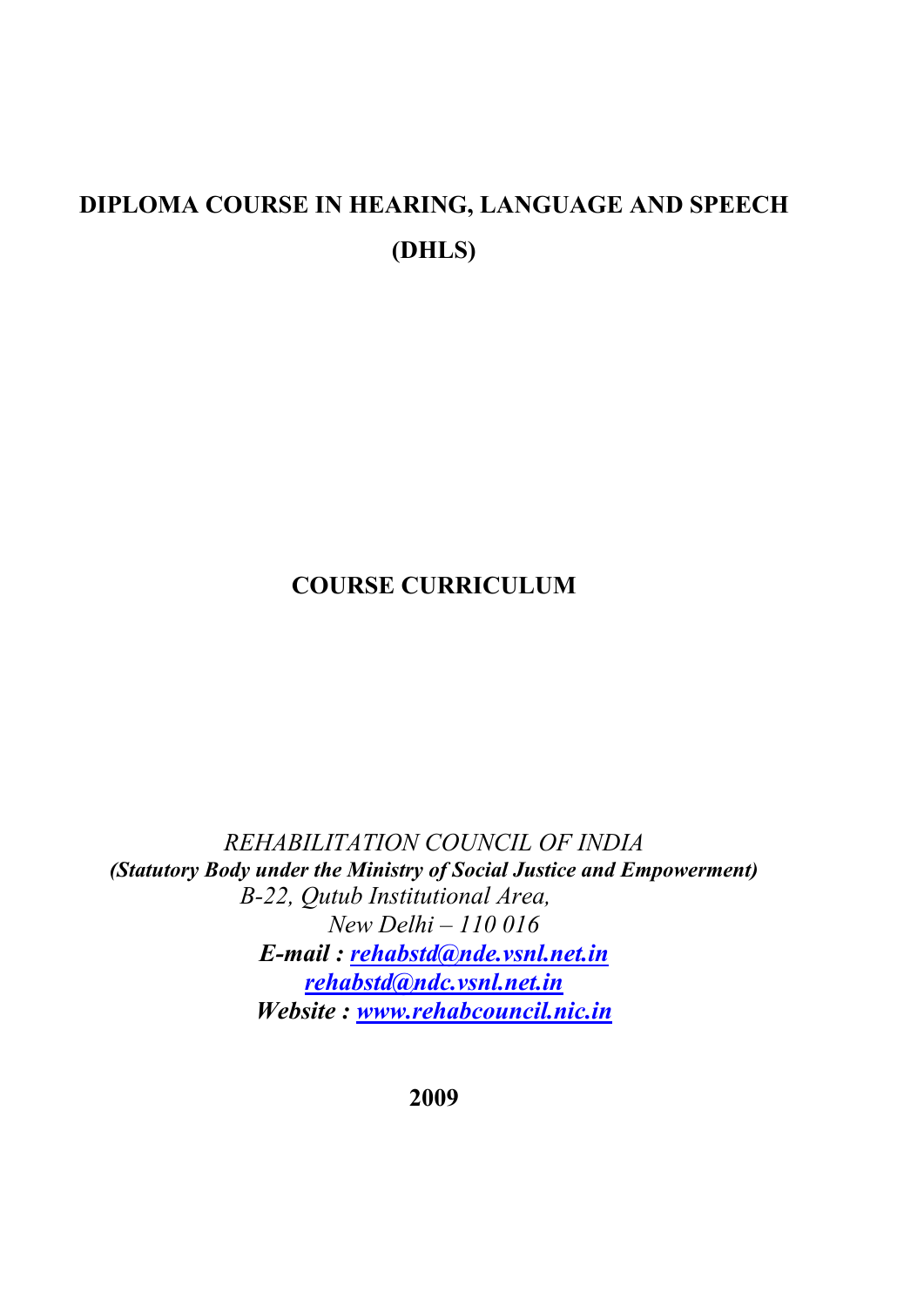#### **NOMENCLATURE:** DIPLOMA COURSE IN HEARING, LANGUAGE & SPEECH (DHLS)

#### **OBJECTIVES**

This course is aimed at training lower level functionaries in the area of hearing, language and speech. The course is designed as a comprehensive and practical oriented programme. The main objective of the course is to generate Speech and Hearing Technicians to take up routine clinical work of assessment and therapeutic management for various speech, language and hearing disorders at village, block/taluka and town levels. Wherever possible they will work under the guidance of a fully trained graduate or a postgraduate Speech & Hearing clinician. However, in the absence of such trained personnel they will be able to execute the routine clinical services. They will be ideally suited to work at district level and below levels, rural health centres, special schools for spastics, schools for the mentally retarded and school for the deaf. They can be included as trained Rehabilitation personnel under State/Central health care and/or rehabilitation systems. They shall be designated as "Speech and Hearing Technicians". They may also find openings in hearing aid and other instrument manufacturing/dispensing centres. The course enables the candidates after completion of the course to be self employed. The course provides base for gaining lateral entry into the BASLP equivalent program.

**DURATION OF THE PROGRAMME:** One academic year consisting of 10 working months excluding examination days.

#### **ENTRY REQUIREMENTS**

**Education:** 10 + 2 pass or its equivalent pass with Physics, Chemistry, Biology, & Mathematics.

**Age:** Minimum 17 Years.

**MEDIUM OF INSTRUCTION :** Hindi/English /regional languages

**COURSE CONTENT:** As given in the syllabus. Approximately forty per cent of total number of working hours shall be for teaching theory and the remaining 60% on practicals & clinical work.

**MODE OF TEACHING:** This is a practically oriented programme. The mode of teaching will be in the form of classroom lectures / demonstrations, virtual classes through distance mode supp1emented by handouts, manuals, brochures, checklists, proformae, audio-visuals with supervised clinical practice.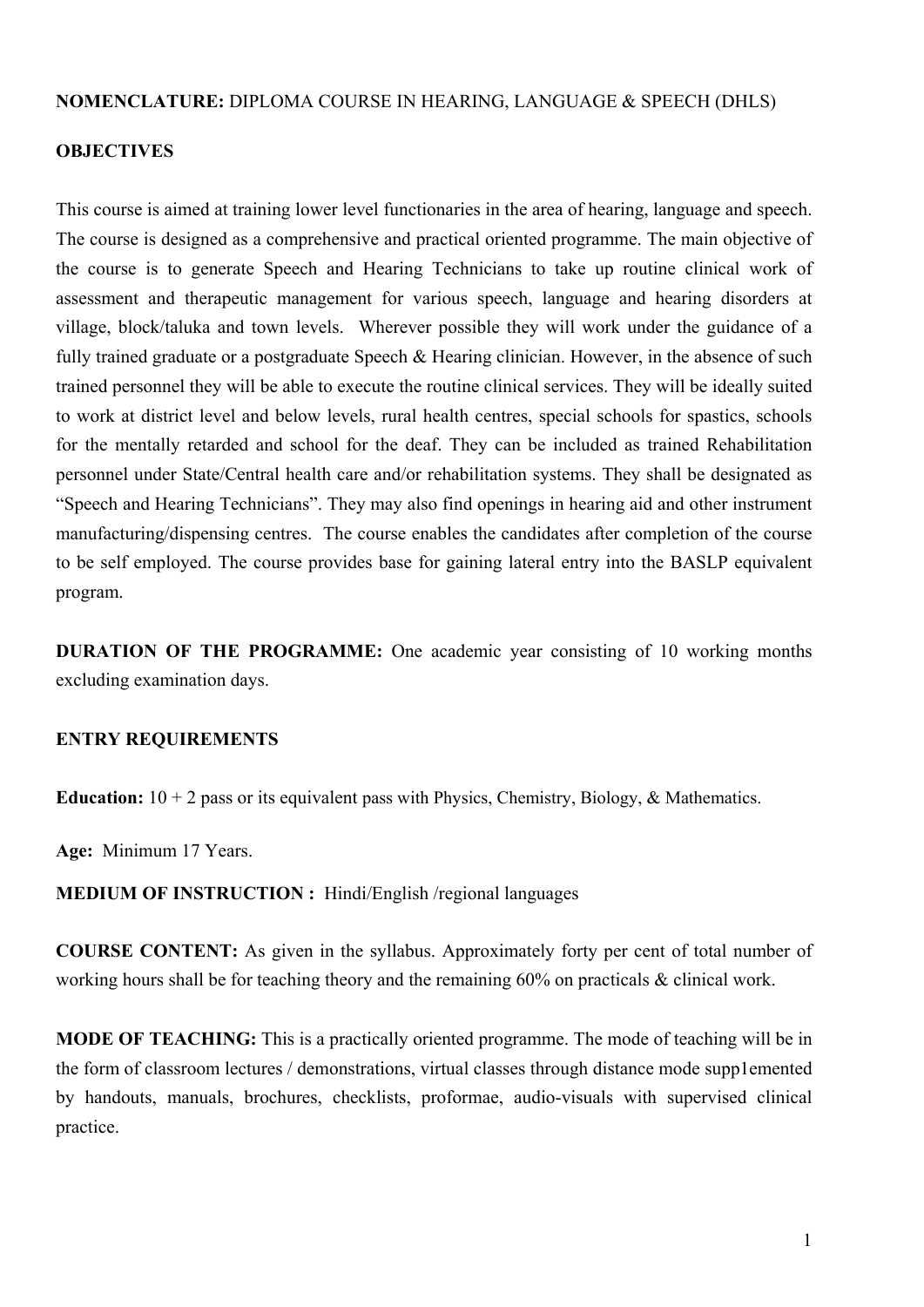#### **MINIMUM REQUIREMENTS OF STAFF**

| <b>Designation</b>                                    | No. of<br>posts | <b>Minimum Qualification</b>                                |
|-------------------------------------------------------|-----------------|-------------------------------------------------------------|
| Lecturer – Audiology / speech<br>- Language Pathology | 2               | MASLP/M.Sc. (Sp. & Hg.)/<br>BASLP/B.Sc. $(Sp. \& Hg.)$      |
| <b>Visiting Staff</b>                                 |                 |                                                             |
| Psychologist                                          |                 | Clinical/Rehabilitation<br>Psychologist registered with RCI |
| <b>Special Education Teacher</b>                      |                 | Dip. in Special Education (HI<br>and/or $MR$ )              |

#### **MINIMUM REQUIREMENTS OF SPACE**

| 1. | Class Room                                  |   | $20'$ X 15'                                |
|----|---------------------------------------------|---|--------------------------------------------|
| 2. | Audiometric Room                            |   | $10'$ X $10'$ (Inner) $10'$ X $6'$ (Outer) |
| 3. | Staff Room/Office                           |   | $10'$ X $15'$                              |
| 4. | Individual Therapy rooms                    | 2 | $10'$ X $8'$                               |
| 5. | Group Therapy Rooms                         |   | $20'$ X 15'                                |
| 6. | Ear Mould Lab/Cum-<br>Hearing aid workshop. |   | $20'$ X 15'                                |
|    | Library                                     |   | $20'$ X 15'                                |

### **EQUIPMENT/MATERIAL**

- 1. Audiometer
- 2. Hearing Aids (Of all makes & models)
- 3. Ear Mould Lab
- 4. Speech Trainer
- 5. Hearing Aid Repair Kit
- 6. Group Hearing Aids
- 7. Sound Recorders with CDs and Cassettes
- 8. Material for therapeutic use such as toys & play materials, toys for informal screening such as bells and noise making toys
- 9. Material for auditory training
- 10. Model of the Ear.
- 11. Model of the Larynx

#### **LIBRARY: As per references given at the end of each paper**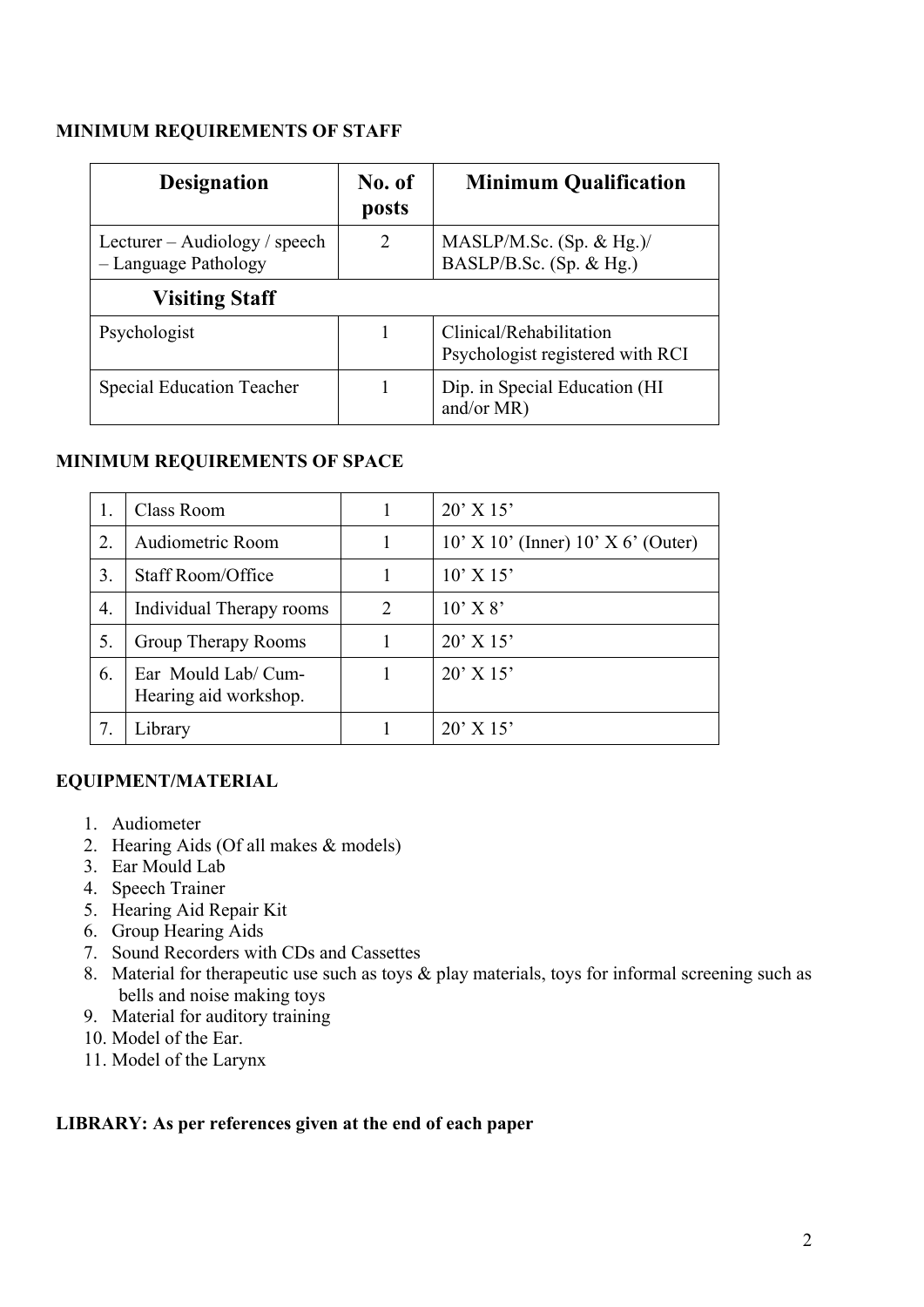#### **SCHEME OF CURRICULUM FOR DIPLOMA COURSE IN HEARING, LANGUAGE AND SPEECH (DHLS).**

#### **Internal Assessment and Final Examination.**

| <b>Paper Subject (Theory)</b>                                              | <b>IA Marks</b> | <b>EA Marks</b> |      | <b>Total Exam Duration</b> | <b>Total Hrs</b><br>(per year) |
|----------------------------------------------------------------------------|-----------------|-----------------|------|----------------------------|--------------------------------|
| Introduction to Audiology<br>$\mathbf{I}$<br>II Introduction to Speech $&$ | 40              | 60              | 100  | 3 hrs.                     | 100                            |
| Language Pathology                                                         | 40              | 60              | 100  | 3 hrs.                     | 100                            |
| <b>III Basic Medical Sciences Related</b>                                  |                 |                 |      |                            |                                |
| to Speech & Hearing                                                        | 30              | 45              | 75   | 2 hrs.                     | 75                             |
| IV Psychology                                                              | 30              | 45              | 75   | $2$ hrs.                   | 75                             |
| V Community Based<br>Rehabilitation                                        | 40              | 60              | 100  | $3$ hrs.                   | 100                            |
| VI Education for Children                                                  |                 |                 |      |                            |                                |
| with Special Needs                                                         | 40              | 60              | 100  | $3$ hrs.                   | 100                            |
| <b>TOTAL</b>                                                               | 220             | 330             | 550  |                            | 550                            |
| Annual<br>Work                                                             |                 |                 |      |                            |                                |
| <b>Subject (Practical)</b>                                                 |                 |                 |      |                            |                                |
| Audiology                                                                  | 75              |                 | 75   |                            | 125                            |
| Speech & Language Pathology                                                | 75              |                 | 75   |                            | 125                            |
| <b>Clinical Psychology</b><br><b>Education for Children</b>                | 75              |                 | 75   |                            | 125                            |
| with Special Needs                                                         | 75              |                 | 75   |                            | 125                            |
| *Final                                                                     |                 |                 |      |                            |                                |
| <b>Viva (Practical)</b>                                                    |                 |                 |      |                            |                                |
| Audiology                                                                  |                 | 75              | 75   |                            | 125                            |
| Speech & Language Pathology                                                |                 | 75              | 75   |                            | 125                            |
| <b>TOTAL</b>                                                               | 300             | 150             | 450  |                            | 750                            |
| <b>GRAND TOTAL</b>                                                         | 520             | 480             | 1000 |                            | 1300                           |

\*Final viva for Audiology and Speech & Language Pathology will be conducted by the External and Internal Examiners together. Annual Work to be evaluated by the Institutes internally.

#### **MINIMUM FOR PASS AND CLASSIFICATION OF SUCCESSFUL CANDIDATES**

As per Scheme of Examinations of RCI.

.

#### **EXAMINATION REGULATIONS** : As per Scheme of Examinations of RCI.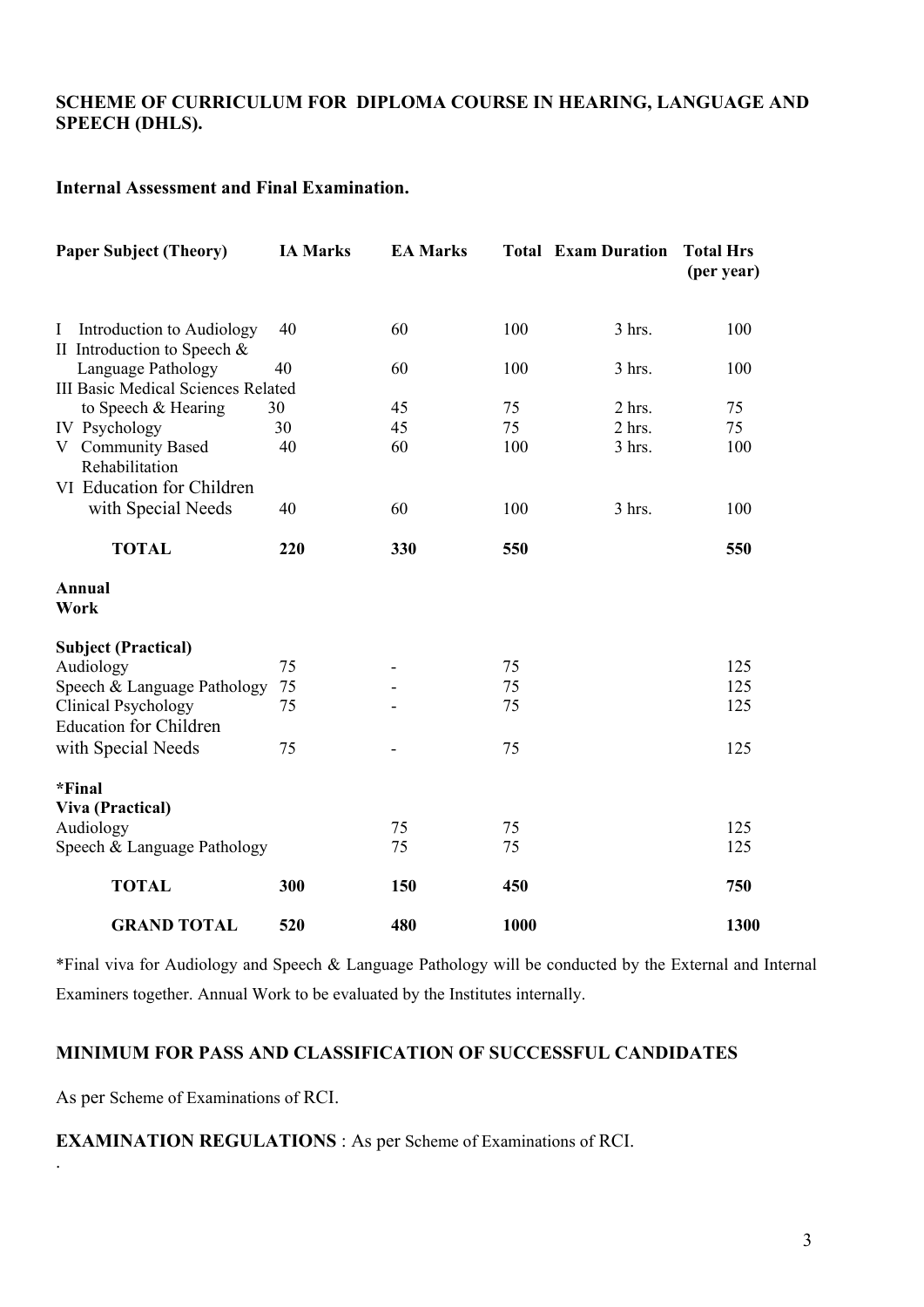### **Paper I - Audiology**

|                                                                                                                                                                                                                                                                                                                                                                                                                                                                                                                                                            | <b>100 Hrs</b> |
|------------------------------------------------------------------------------------------------------------------------------------------------------------------------------------------------------------------------------------------------------------------------------------------------------------------------------------------------------------------------------------------------------------------------------------------------------------------------------------------------------------------------------------------------------------|----------------|
| Unit 1: Sound and Hearing<br>Definition of sound<br>Generation and transmission of sound<br>$\bullet$                                                                                                                                                                                                                                                                                                                                                                                                                                                      | 20 Hrs         |
| Physical and psychological attributes of sound<br>٠<br>Range of human hearing<br>$\bullet$                                                                                                                                                                                                                                                                                                                                                                                                                                                                 |                |
| Structure of the ear, different parts of the ear<br>٠<br>Age-wise behavioural responses to sound<br>Description of hearing<br>$\bullet$                                                                                                                                                                                                                                                                                                                                                                                                                    |                |
| Functions of hearing, role of hearing in learning<br>$\bullet$                                                                                                                                                                                                                                                                                                                                                                                                                                                                                             |                |
| Unit 2: Hearing loss<br>Definition and meaning of hearing loss<br>Causes and types of hearing loss<br>Effects of hearing loss<br>$\bullet$<br>Signs $\&$ symptoms of hearing loss<br>٠<br>Prevention of hearing loss<br>$\bullet$<br>Early identification and its importance<br>$\bullet$<br>Associated problems<br>$\bullet$                                                                                                                                                                                                                              | 20 Hrs         |
| Unit 3: Evaluation of hearing<br>Methods of testing hearing, tuning fork, audiometry, parts of an audiometer,<br>audiogram<br>Procedure for obtaining an audiogram, different types of audiograms<br>Factors that affect hearing evaluation<br>$\bullet$<br>Informal testing, methods of screening and different conditions for hearing testing,<br>$\bullet$<br>use of different stimuli in rural set/ups.<br>Care and maintenance of equipment, preparation and maintenance of check list<br>$\bullet$<br>List of equipment, specifications for the same | 20 Hrs         |
| Unit 4: Hearing aids $&$ earmolds<br>Definition of hearing aid<br>Need for a hearing aid<br>$\bullet$<br>Different parts of a hearing aid<br>Different types of hearing aids<br>Earmold, role of earmold, making custom earmolds<br>Selection of conventional hearing aids                                                                                                                                                                                                                                                                                 | 20 Hrs         |
| Unit 5: Counseling on use, trouble shooting and rehabilitation<br>Use, care and maintenance of hearing aid<br>Trouble shooting and minor repairs of hearing aids<br>$\bullet$<br>Counselling $-$<br>$\bullet$<br>a. On hearing aid acceptance, use and care<br>b. On auditory learning<br>c. On speech and language intervention<br>d. Home training                                                                                                                                                                                                       | 20 Hrs         |

• Role of Speech and Hearing technician in relation to the school for the deaf/retarded, special schools for spastics speech and hearing units and centres, other rehabilitation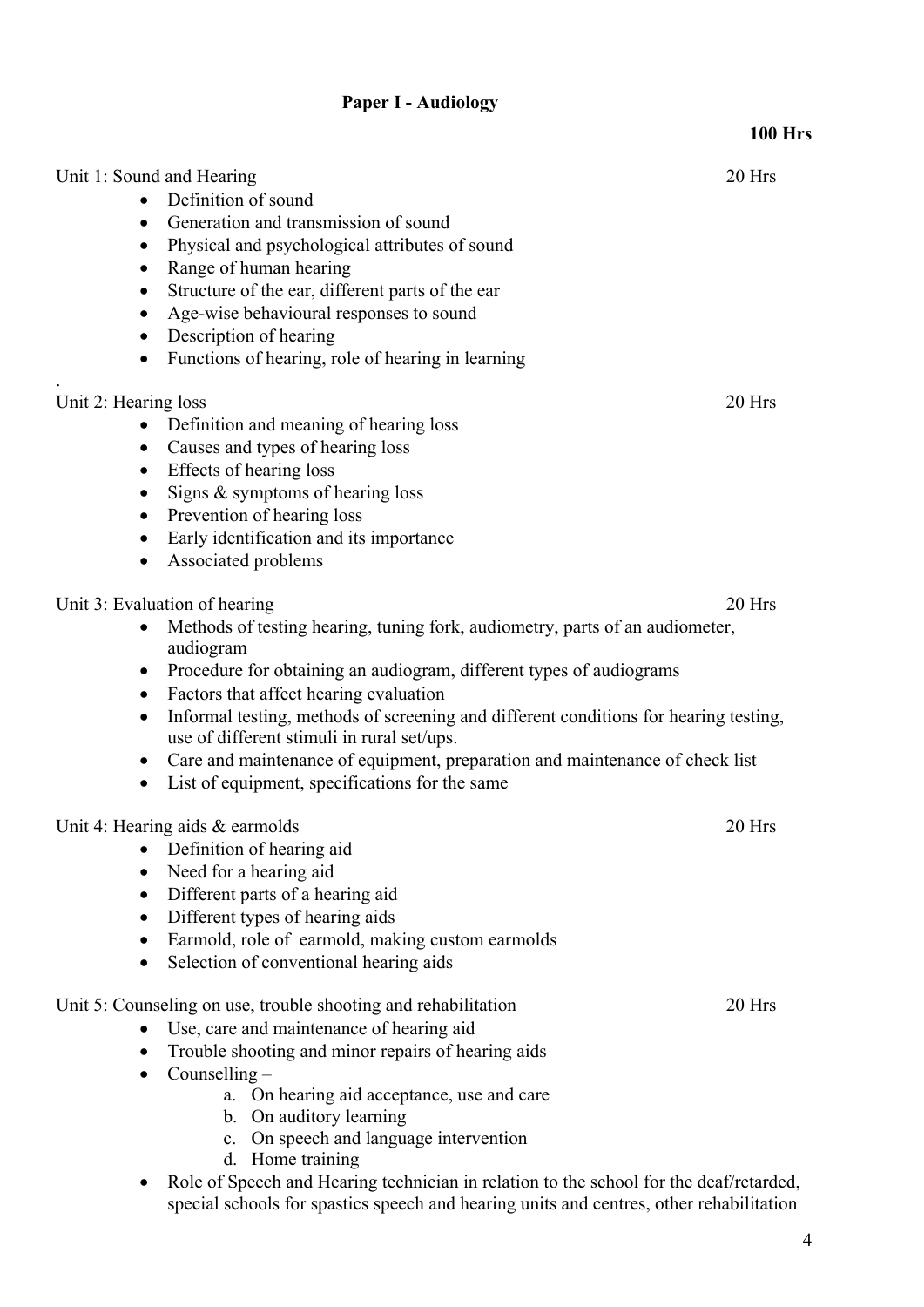centres, P.H.Cs.

- Organization of community awareness programmes, exhibition and selecting the materials required, parent meeting. Team approach and role of speech and hearing technician in the team.
- Early identification, Therapy and follow up
- Government schemes available for the welfare of the handicapped
- List of addresses for referral points

#### **References**

Martin, F.N. (1994). Introduction to Audiology. V ed. NJ: Prentice Hall

Newby, H.A. & Popelka, G.R. (1992). Audiology. VI ed. NY: Appleton Century crofts

Yathiraj, A. (2007). Self-Learning Material for Diploma in Hearing, Language and Speech. Course I. Audiology, Mysore; All India Institute of Speech and Hearing.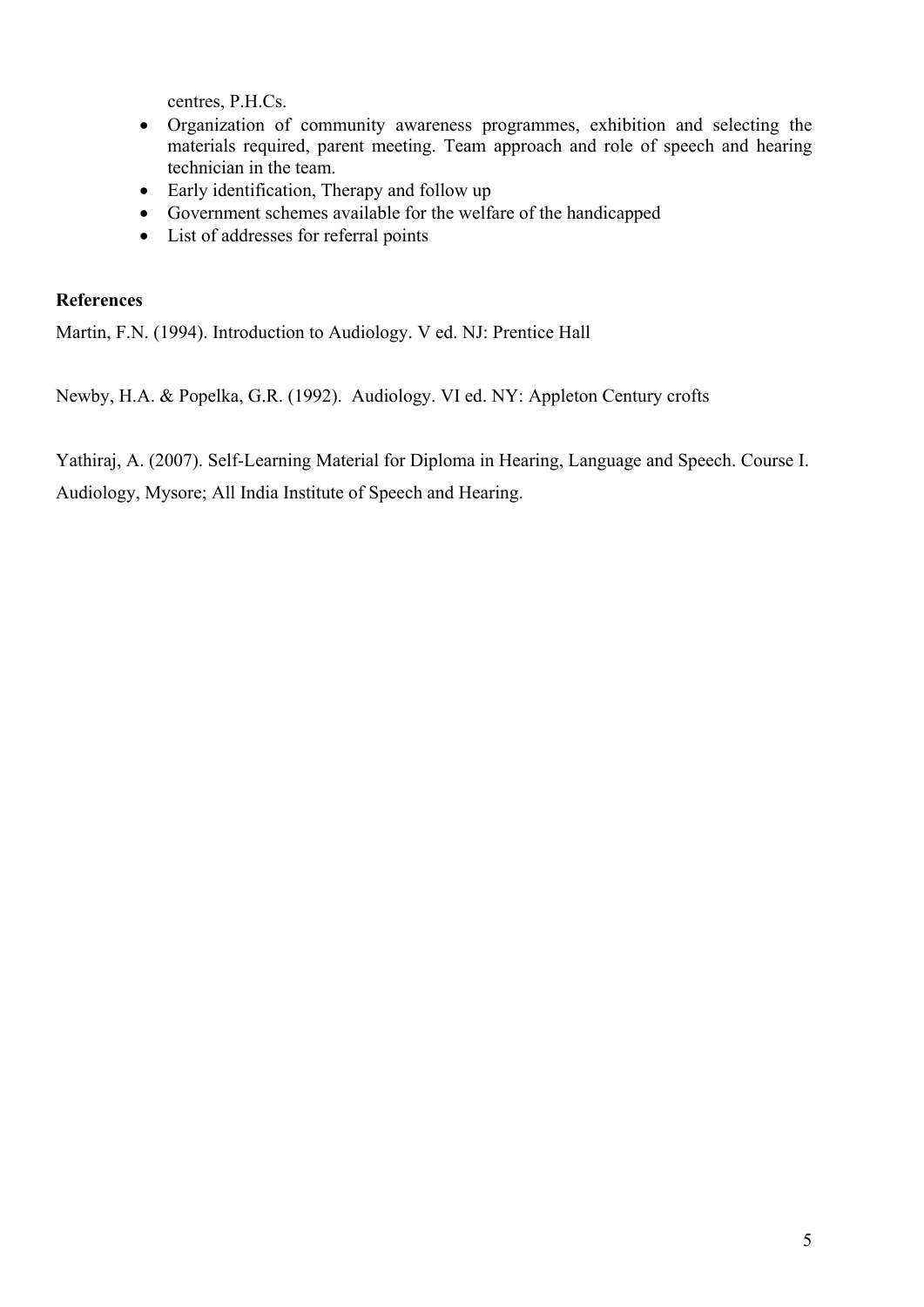#### **Paper II - Speech & Language Pathology 100 Hours**

• Definitions of communication, language  $&$  speech • Interrelation between speech, language & hearing

## • Prerequisites of communication: speaker, listener, speech chain • Functions of communication • Types of language: Non-verbal: signs, symbols, gesture. Verbal: speech • Parameters of language: orientation to phonology, semantics, syntax & pragmatics • Parameters of Speech: voice, articulation, fluency, prosody - Voice: pitch, loudness, quality; -Fluency: rate, continuity, effort; -Prosody: stress, intonation & rhythm Unit 2: Speech mechanism & speech production 20 Hrs • Structure and functions of the speech mechanism - Nervous system - Respiratory system - Phonatory system - Resonatory system - Articulatory system • Description of the speech sounds - Voicing - Manner of articulation - Place of articulation Unit 3: Acquisition/ Development of Language and speech 20 Hrs • Characteristics of normal speech & language and communication • Stages in the development of language and the important milestones • Stages in the acquisition of speech sounds/ phonology  $\&$  important milestones • Development of communication • Factors affecting the acquisition of speech, language  $&$  communication Unit 4: Disorders of speech and language 20 Hrs

- Classification of the disorders
- Disorders of language: general behaviours, language characteristics: expressive & receptive
	- Mental retardation
	- Autism
	- Cerebral palsy
	- Childhood aphasia
	- Attention Deficit disorder

Unit 1: Introduction to communication, language & speech 20 Hrs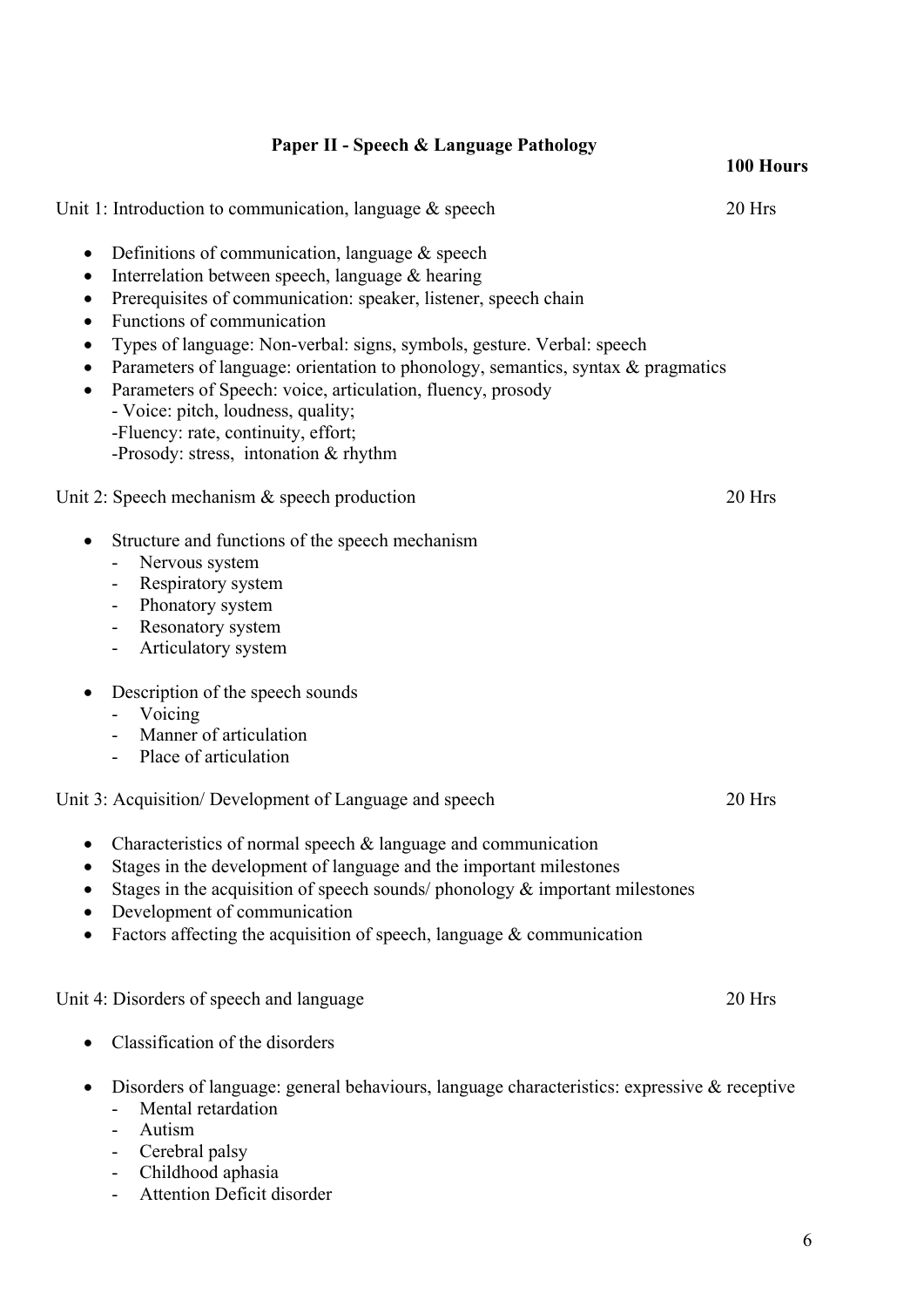- Disorders of speech: general characteristics, symptoms
	- Disorders of voice: pitch, quality
	- Disorders of articulation: structural, neurological, environmental
	- Disorders of fluency: NNF, stuttering, neurogenic stuttering, cluttering

Unit 5: Prevention and Early identification of communication disorders 20 Hrs

- Definition, Types of prevention
- General preventive measures
- Checklist/ Tools for prevention and Early identification of communication disorders
- Guidance to parents
- Screening tools/ High Risk Register

### **References**

Anitha. T. (2001). *Modified high risk registers (HRR) for professionals and non professionals formulation and its efficacy*. Available at AIISH, Mysore.

RCI (2003). Disability Status India. RCI House, New Delhi.

Shyamala, K. C., & Savithri, S. R. (2007). SLM for DHLS: Course II-Speech Language Pathology, AIISH, Mysore

Jayaram, M. and Savithri, S.R. (2000). *Fluency Disorders – ISHA monograph.* 

*Manual for training of PHC medical officers*. RCI. New Delhi. 2001.

Shyamala. K. C. (1991). *Speech and Language behaviors of the cerebral palsied*. Central Institute of Indian Languages, Mysore.

Shyamala. K. C., (1986). *Speech disorders in children*. IED Cell, Directorate of Education, Andaman and Nicobar Islands, Port Blair.

Shyamala. K.C. (1993) *Speech Problems in ES-104, Guiding socio-emotional development of children – 2. Dealing with special problems.* School of Education, IGNOU.  $\ddot{\phantom{0}}$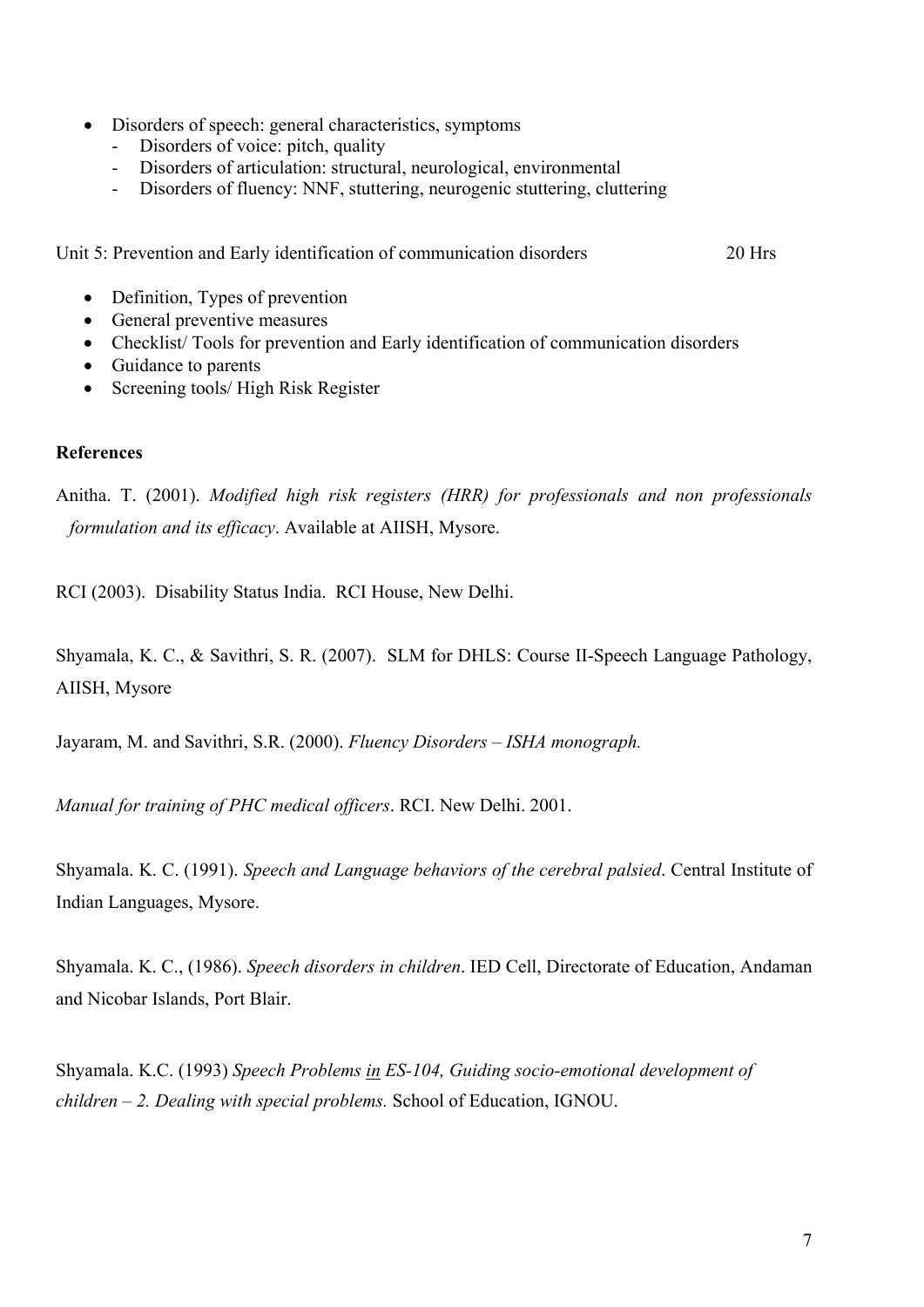- (c) Nervous system: Definition of neuron, synapse, reflex action, bio electrical phenomena, action potential, depolarisation, division and functions of the nervous system, brain – general lobes, reticular formations, basal ganglia, cerebellum, circle of willis, cranial nerves, spinal cord, CSF – formation & flow.
- (d) Circulatory system: Definition of capillaries, arteries, veins, cardiac cycle, blood brain barrier, aneurysm, vascular shock – its reference to aphasia / speech disorders.
- (e) Respiratory system: General outline, detailed study of trachea, larynx and nasopharynx, mechanism of respiration – internal and external influence, nervous control – vital capacity – tidal volume, residual air, artificial respiration (in brief).

#### **Unit 2** 15 Hrs.

- (a) Definition of inflammation, infection, tumor benign  $\&$  malignant, tissue healing.
- (b) Genetics :introduction structure of DNA and RNA, karyotyping, family tree (pedigree chart), symbolic representation , inheritance, autosomal dominant, autosomal recessive, sex chromosomal disorders, structural aberrations, mutation (in brief).
- (c) Endocrine system : Definition of harmone, functions of thyroid hormone, growth harmone, androgen, testosterone and its influence in voice disorders.

#### **Unit 3** 15 Hrs

- (a) Anatomy & Physiology of external, middle & inner ear, auditory pathways, vestibular pathway. Diseases of the external middle and inner ear leading to hearing loss: Congenital malformations, traumatic lesions, infections, management of middle ear and Eustachian tube disorders.
- (b) Other causes of hearing loss Facial paralysis, Tumors of the cerebello- pontine angle, Acoustic neuroma. Infection and management of inner ear diseases. Cochleo-vestibular diseases and its management.

(a) Anatomy & Physiology of pharynx & oro-peripheral structures

#### (a) General *introduction*, definitions. Coronal / saggital / plane) Planes. Definition of anatomy, morphology, physiology, histology, embryology.

(b) Definition of Cell and organelles, tissue, organ system, specialized tissues like nervous tissue,

- vascular tissue, muscle and bone tissue.
- 
- 

#### **PAPER III - Basic Medical Sciences related to Speech & Hearing**

**Unit 1** 15 Hrs

**75 Hrs** 

**Unit 4** 15 Hrs.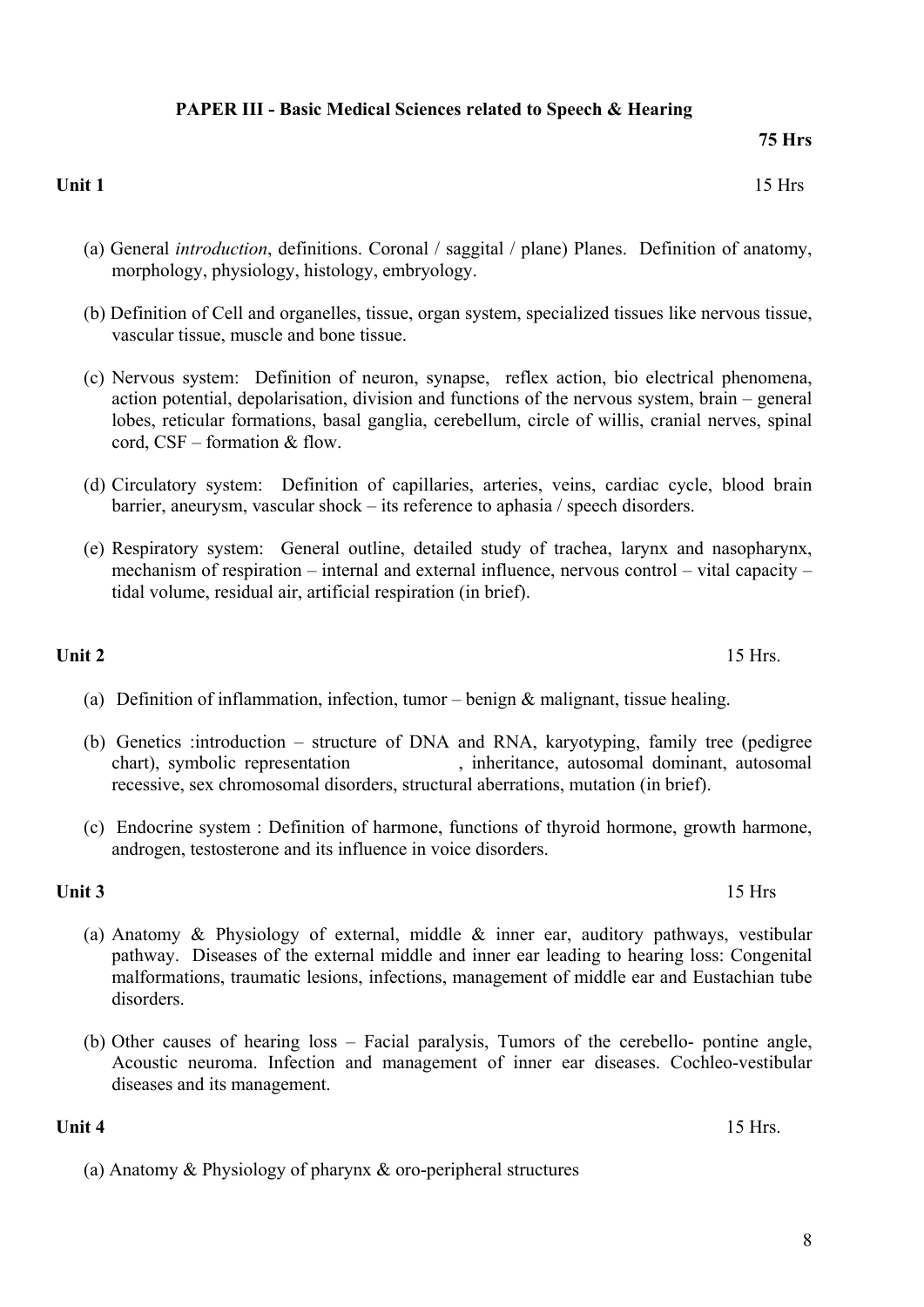Causes of speech disorder, Disorders of the mouth, Tumors of the jaw and oral cavity, nasopharynx and pharynx, pharyngitis, Diseases of tonsils and adenoids.

(b) Oesophageal conditions: Congenital abnormality – Atresia, Tracheo-oesophageal fistula, Stenosis, Short oesophagus. Neoplasm – Benign, Malignant, Lesions of the oral articulatory structures like cleft lip, cleft palate, submucosal cleft, Velopharyngeal incompetence.

**Unit 5** 15 Hrs.

- (a) Anatomy & Physiology of larynx physiology of phonation / physiology of respiration.
- (b) Congenital diseases of the larynx difference between an infant and an adult larynx. Stridor – causes of infantile stridor. Disorders of structure – Laryngomalacia, Bifid epiglottis, Laryngeal web, Atresia, fistula, Laryngeal cleft, Tumors and Cysts, Laryngitis, Laryngeal trauma and Stenosis. Neuromuscular dysfunctions of the larynx – Vocal cord palsy, Spastic dysphonia, Hypothyroidism, gastro oesophageal reflux disorders, Laryngectomy, artificial larynx, oesophageal speech, tracheo oesophageal puncture.

#### **References**

- 1) Singh, I. (1996). Textbook of Anatomy with Color Atlas, Vol. III Jaypee Brothers.
- 2) Zemlin, W.R. (1981). Speech and Hearing Science: Anatomy and Physiology, (2nd Ed.). Englewood Cliffs, New Jersey: Prentice Hall.
- 3) Alper, C.M., Myers, E.N., Eibling, D.E. (2001). Decision making in ear, nose & throat disorders. W.B. Saunders Company, Philadelphia.
- 4) Dhingra, P.L. (1992). Diseases of Ear, Nose & Throat. Churchill Livingstone, New Delhi.
- 5) Graym R.F., Hawthorne, M. (1992). Synopsis of Otolaryngology. Butterworth Heinemann Ltd, Oxford.  $5<sup>th</sup>$  Edition.
- 6) Ramalingam, K.K., Sreeramamoorthy, B. (1990). A short practice of Otolaryngology. A.I.T.B.S. Publishers Distributors.
- 7) Scott-Brown, W.G., Ballantyne, J., Groves, J. Diseases of the nose & throat. Butterworth & Co., Ltd. 2<sup>nd</sup> edition, Chichester.
- 8) Inderbeer Singh (1996) Text book of embryology.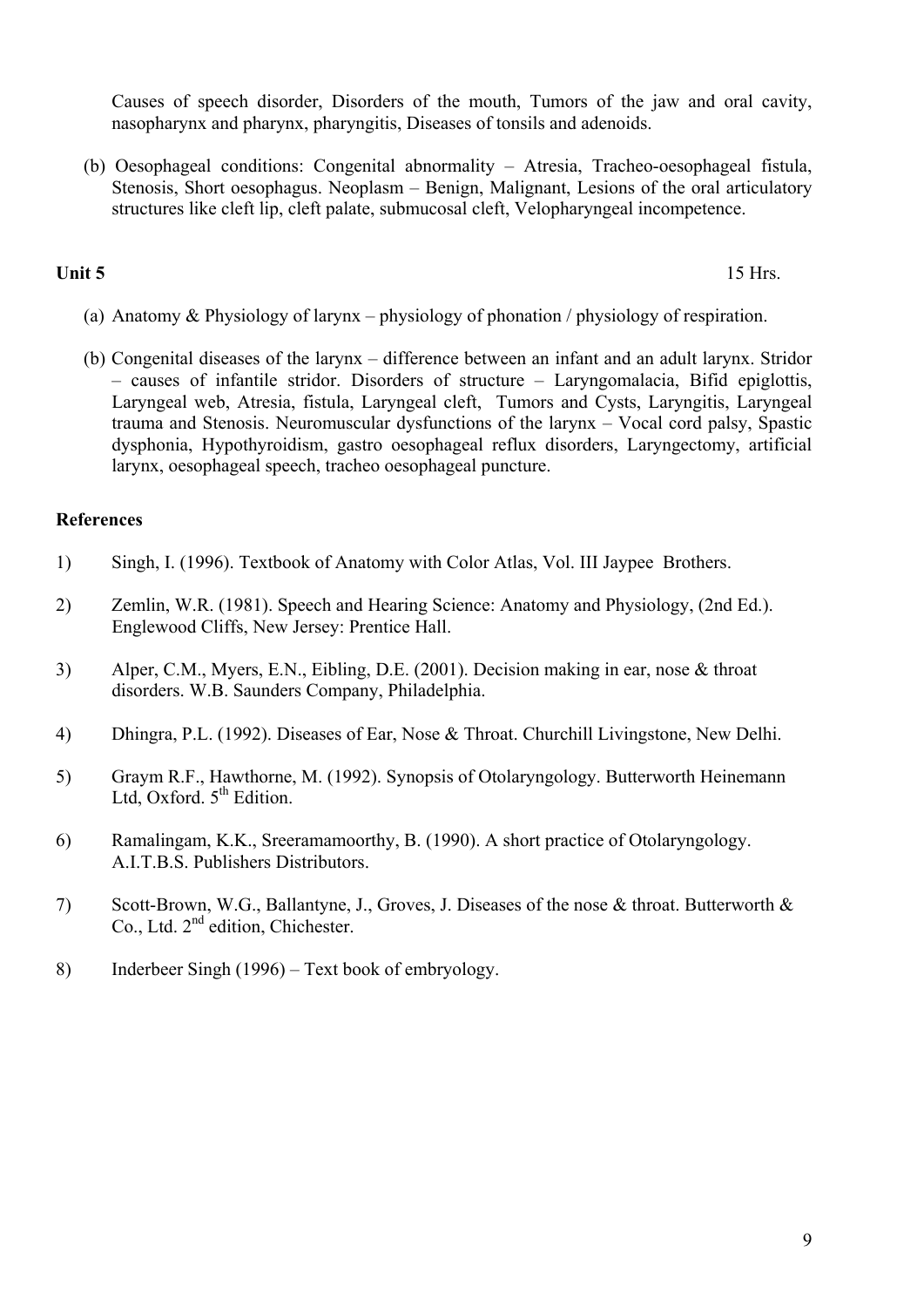- 1. Meaning and definition of psychology relevance to speech, hearing and language. Child development: motor, emotional, cognitive - intellectual and social, stages & relevance. 15 Hrs
- 2. Mental retardation: definition, causes, assessment and psycho/social and educational implications. Developmental skills - helping the child acquire age appropriate developmental skills. Psychological problems associated with speech and hearing disorders - temper tantrum, hyperactive behaviour, withdrawal tendency, aggressive behaviour, neuroses like phobia, autistic behaviour. 15 Hrs.
- 3. Psychological testing aims, factors affecting testing, developmental schedules, IQ test and their importance. 15 Hrs.
- 4. Attitude of parents and of the client towards handicap and rehabilitation procedures. 15 Hrs.
- 5. Behaviour therapy and play therapy. 15 Hrs.

#### **References**

Hurlock, E.B. (1981). Developmental Psychology: A Life Span Approach. New Delhi: Tata McGraw Hill.

Kuppuswamy, B. (2002). An Introduction to Social Psychology. Mumbai: India Printing Works.

Mussen, P. (1969). Psychological Development of the Child. New Delhi: Prentice Hall.

Panda, K.C. (1993). Elements of Child Development. New Delhi: Kalyani Publishers.

Parameswaran, E.G., and Beena, C. (2002). An Invitation to Psychology. New Delhi: Neelakamal Publishers.

Peshawaria, R., and Venkatesan, S. (1992). Behavior Approaches to Teaching Children with Mental Retardation. Secunderabad: National Institute for the Mentally Handicapped.

Peshawaria, R., and Venkatesan, S. (1992). Behavior Assessment Scales for Indian Children with Mental Retardation. Secunderabad: National Institute for the Mentally Handicapped.

Rai, B.C. (1974). Social Psychology. Lucknow: Prakashan Kendra.

Sandhya, K.P. (2003). General Psychology. New Delhi: Anmol.

Sharma, P. (1995). Basics of Development and Growth of Child. New Delhi: Reliance Publishing House.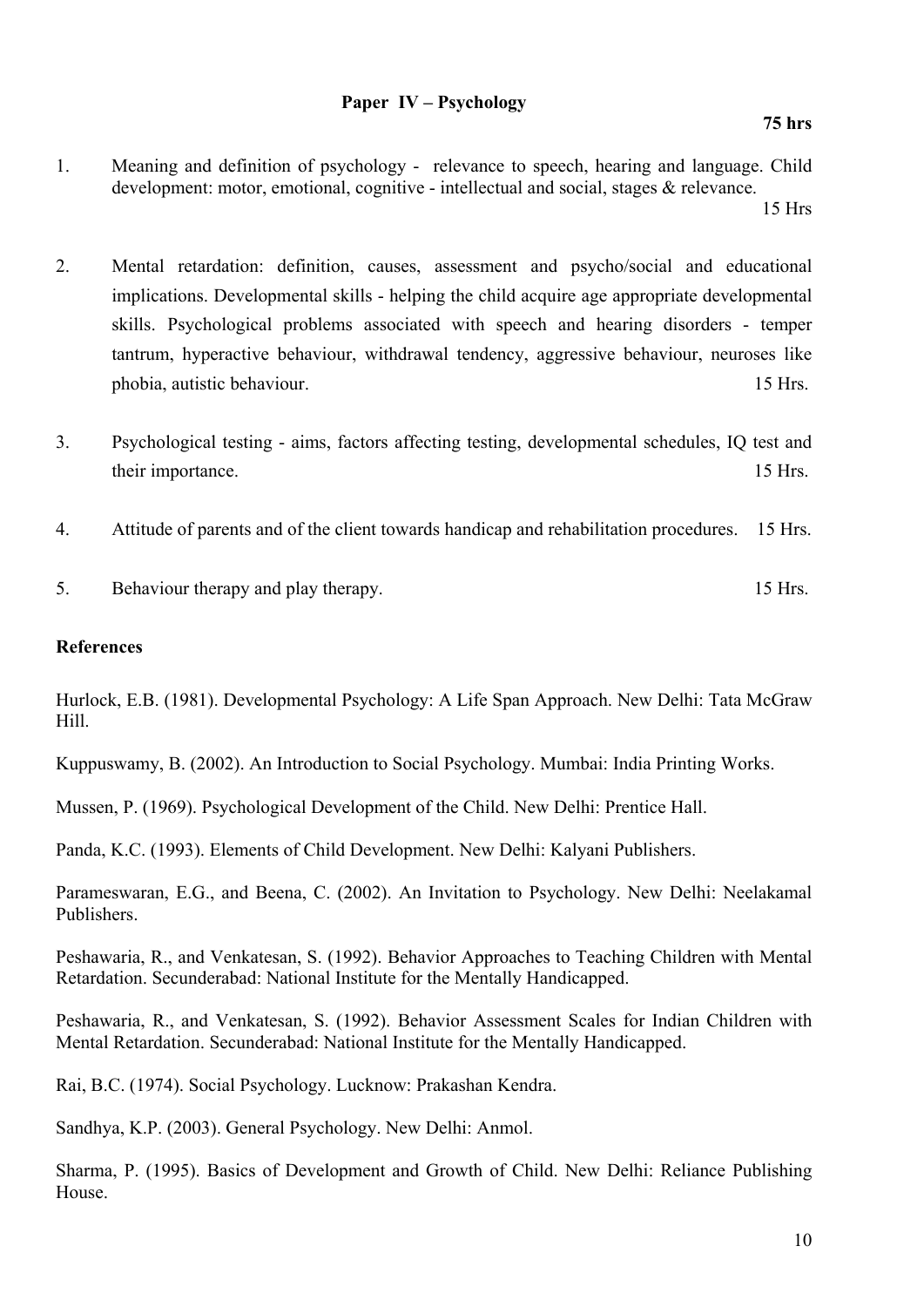Venkatesan, S. (2003). Toy Kit for Kids with Developmental Disabilities: User Manual. Mysore: All India Institute of Speech and Hearing.

Venkatesan, S. (2007). Children with Developmental Disabilities: A Training Guide for Parents, Teachers and Caregivers. New Delhi: Sage Publications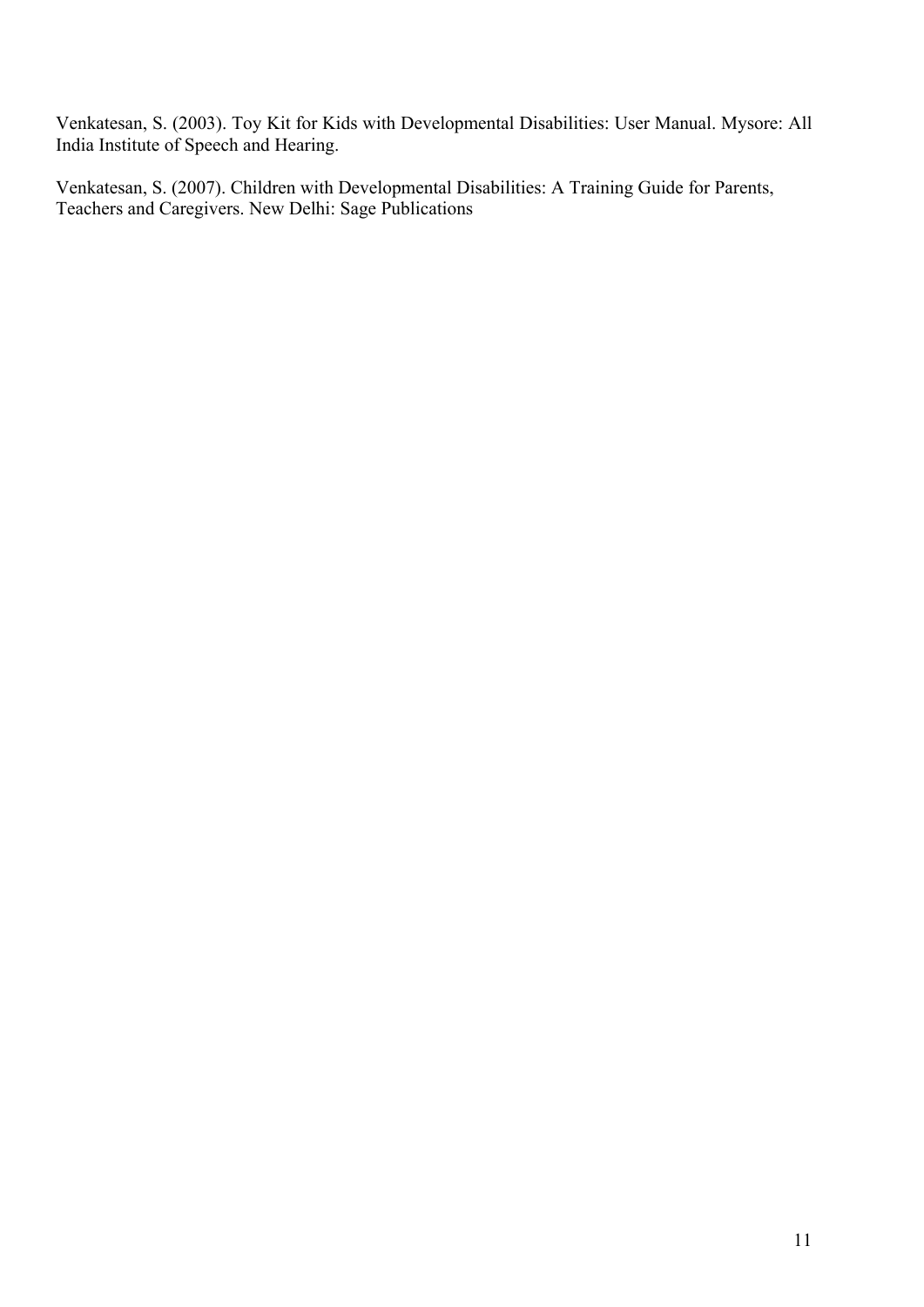#### **Paper V - Community Based Rehabilitation**

#### **100 Hrs.**

Unit 1 – Assessment of communication disorders 20 Hrs

- Case history Importance of case history, Procedure for obtaining case history, Methods of gathering information, Specific information to be collected w.r.t various disorders, Relevance of information to be included in case history, Identification, history and description of problem, Counter check of information gathered, Do's and Don'ts while taking case history
- Arriving at provisional diagnosis by collecting and collating different information, Measures to be taken when contradictory findings are found
- Making appropriate referrals to other relevant professionals, Ways of referral- reporting  $\&$ requesting and informing parents/caregivers on diagnosis and prognosis.
- Role of observation therapy in diagnosis and prognosis

Unit 2- Management of communication disorders 20 Hrs

- Team approach, Members of the Team: speech and hearing professionals, medical specialists, psychologists, special educators, regular school teachers, social workers, village leader and prospective employer/ institutions, Details of other referral points, Role of speech & hearing technicians in the team.
- Bases of speech  $&$  language therapy and hearing intervention-common procedures in therapy
- Planning speech therapy programme for articulation, voice, fluency, language Deviations and delays (including material and instruments needed), Implications and impact of hearing loss /mental retardation/ cerebral palsy
- Analysing needs of the patients, planning short term and long term goals, activities  $\&$ teaching aids for therapy, assessing progress, Recognizing small changes in progress
- Imparting guidelines to the parents for practice of activities at home, Training parents as equal partners, Importance of speech and language stimulation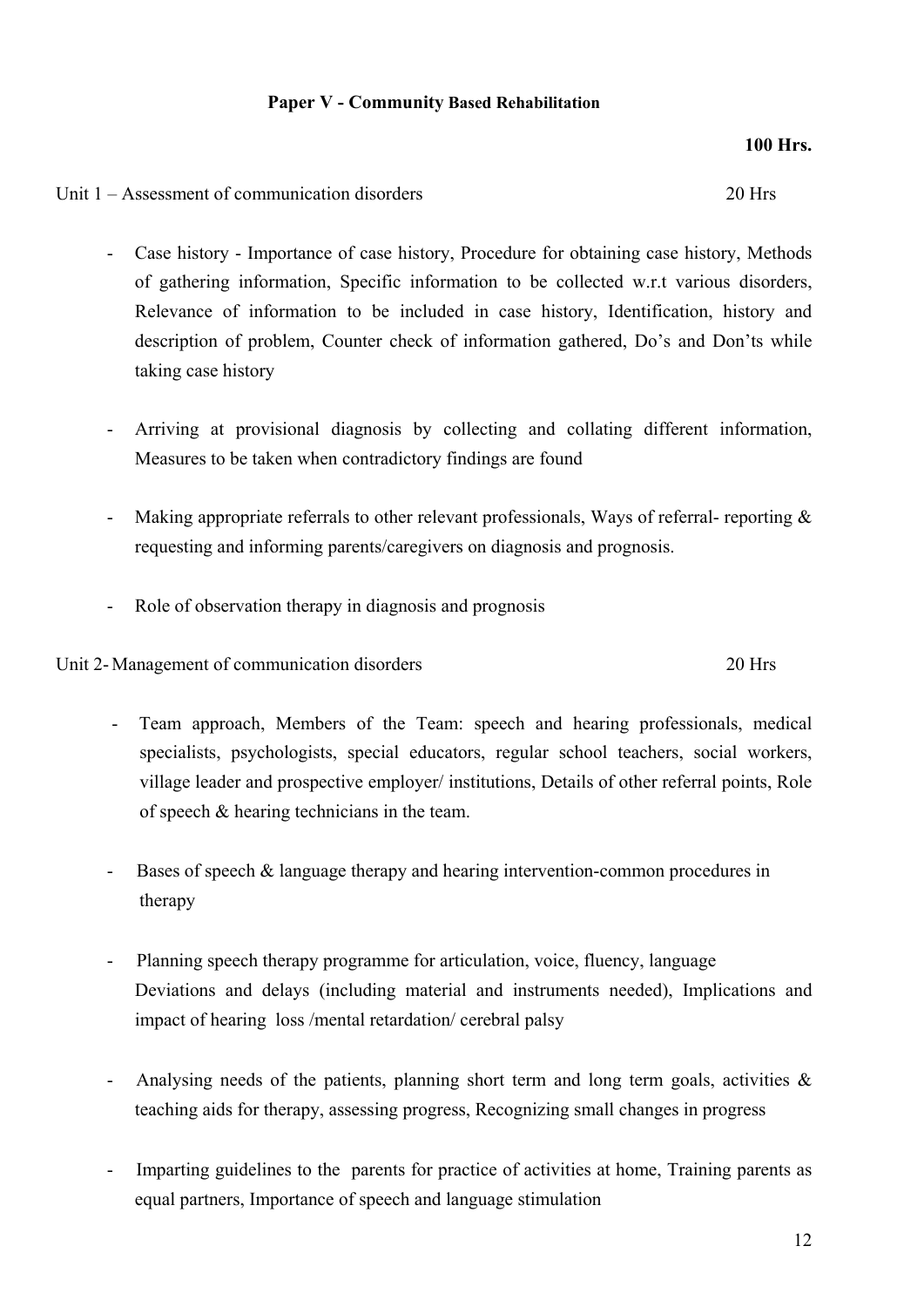blissymbols), Low technology (communication boards, communication wallets, communication books & others) and high technology aids (few softwares), Dedicated and Nondedicated systems, Adaptation of aided systems to individual needs.

- Unaided- Definition and types of symbols with examples (manual signs, pantomime,

vocabulary in American Sign Language, Indian Sign Language – basic vocabulary.

gestures, facial expressions), Introduction to sign languages: Finger spelling & basic

- Aided- Definition and types of symbols with examples (objects, pictures, orthography,

- Types of AAC:
- 
- - Augmentative and alternative communication (AAC)- Definition
- 

- .

training.

- Auditory training- need and its importance. General principles, steps in auditory training, Materials needed, Assessment of auditory performance, factors affecting auditory training-

age of the child, type of hearing loss, intensity of stimuli and others. Methods of recording auditory response and progress, Games and activities for individual and group auditory

- Speech reading**,** General principles, Methods of speech reading, Speech reading, cued

Unit 3 - Auditory training & speech reading 20 Hrs

- Acceptance of hearing aid by self and family
- Tips on parent counseling and guidance
- Reinforcers, methods of reinforcement

- speech, activities for speech reading in day to day communication, Specific planning for speech reading lessons, Factors (environment, speaker, language reader) affecting speech
	- reading.

clinical & referral reports.

- 
- 
- Unit 4 Unit 4 Non/verbal communication 20 Hrs

Different records (administrative and clinical) to be maintained, Documentation of diagnostic,

13

## Unit 5: Record keeping 20 Hrs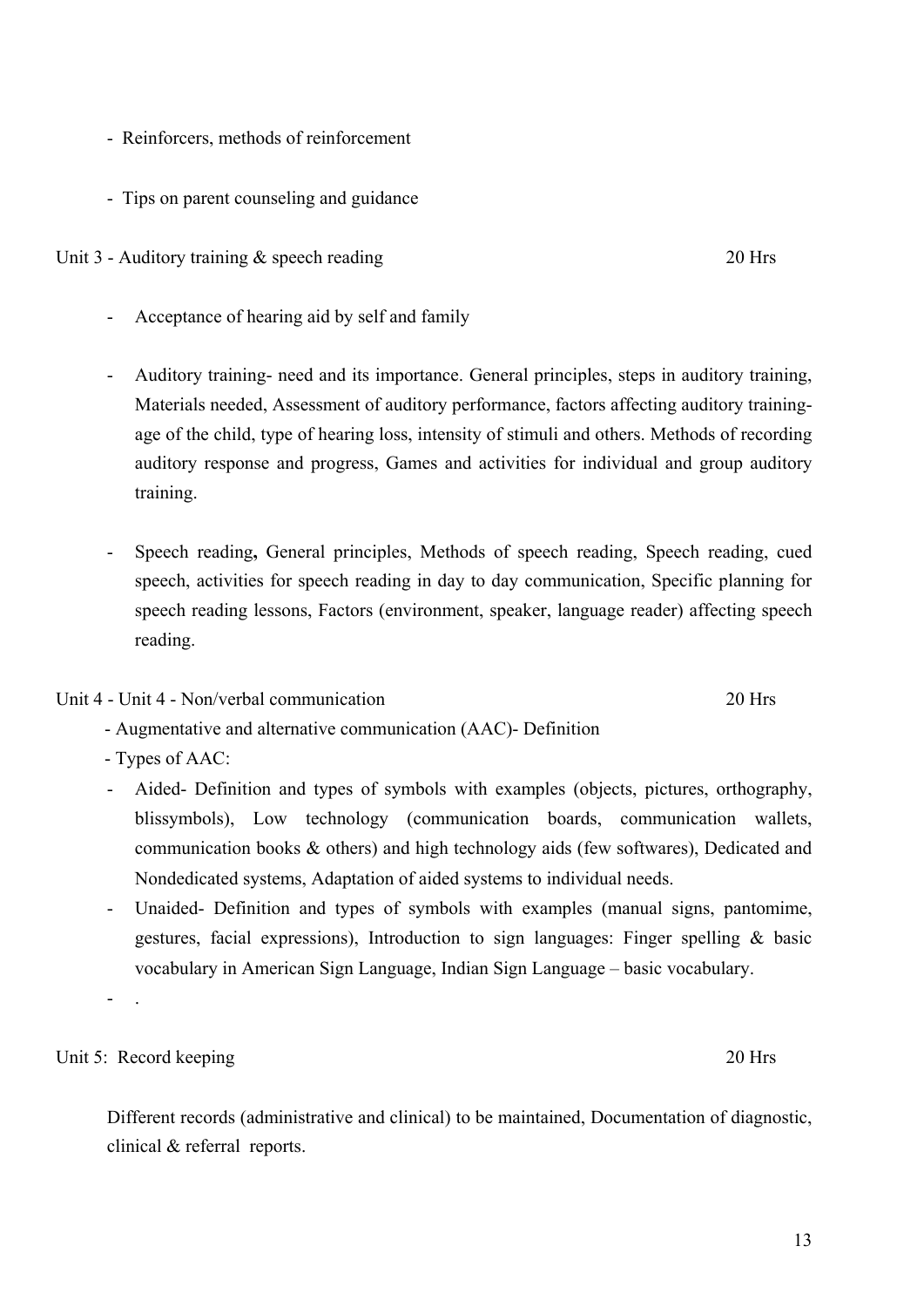#### **References**

Rehabilitation Council of India (2006). Diploma in Special Education (HI) manuals. Delhi; Kanishka Publishers.

Subbarao, T.A. (1992). Manual on developing communication skills. Secunderabad; NIMH.

Subbarao, T.A. (2003). A utility guide to the parents on training in communication skills. Secunderabad; NIMH.

Manjula, R & Jayaram, M (2004). *Proceedings of the Continuing Education Program on Augmentative and Alternative Communication*. AIISH: Mysore.

Savithri, S. R. & Yathiraj A. (2007). SLM for DHLS: Course IV-Therapeutic Management, AIISH, Mysore

Hegde, M. N. (1996). *Pocket guide to treatment in Speech-Language Pathology.* San Diego. London: singular Publishing Group, Inc.

Jyothi, N. (2004). AAC – Issues in the determination of candidacy and issues in intervention. In M. Jayaram & R. Manjula (Eds.). *Proceedings of the Continuing Education Program on Augmentative and alternatiove communication*. AIISH: Mysore.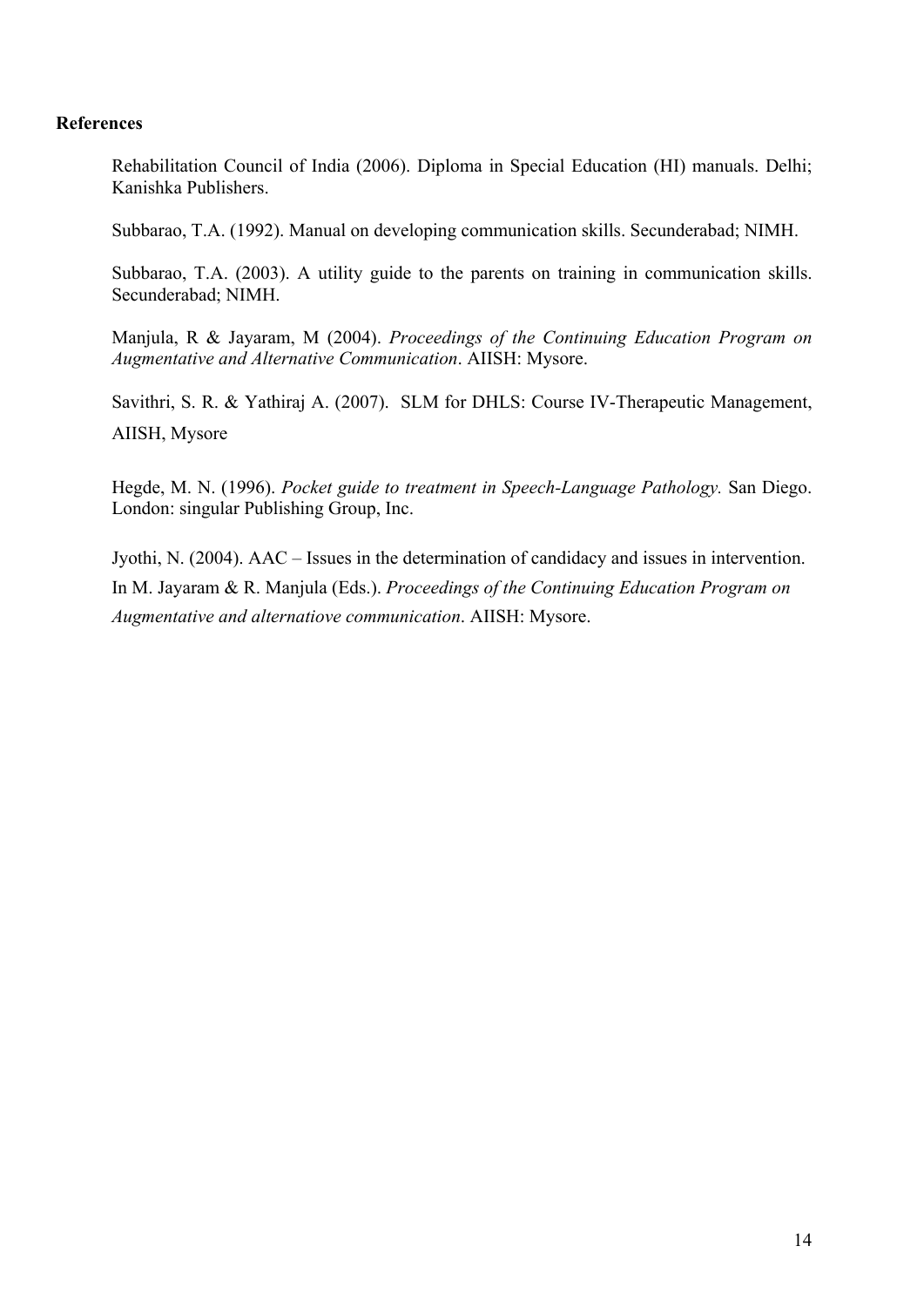### **Paper VI - Education for Children with Special Needs**

#### **100 Hours**

| Introduction to Education of Children with Communication Disorders | 20 Hrs. |
|--------------------------------------------------------------------|---------|
|                                                                    |         |

- Introduction to education
- Education of children with special needs
- Educational problems faced by children with
	- o Hearing impairment
	- o Mental retardation
	- o Other communication disorders
- Approaches in teaching language to children with communication disorders
	- o verbal approaches
		- natural and structured methods
		- unisensory and multisensory methods
	- o non-verbal approaches
- Selection of appropriate communicational approaches for children with communication disorders
- 2. Educational Programmes for Children with Communication Disorders 20 Hrs.
	- Preparatory training
		- o Parent-Infant Programme
		- o Early Stimulation Programme
		- o Mothers' Training Programme
		- o Preschool Programme
	- Types of Educational Set-ups
		- o Mainstreaming inclusive and integrated education
		- o Segregation: Special day classes, special day schools and special residential schools
	- Selection of appropriate educational set-ups for children with communication disorders
	- Measures to facilitate mainstreaming of children with communication disorders like organising resource room facilities
	- Programmes and schemes for promoting mainstreaming of children with communication disorders – IEDC, DPEP, IEYCD
- 3. Curricular Development / Adaptation & Instruction for Children with Communication Disorders 20 Hrs.
	- Identifying specific educational goals, and planning / implementing individualized educational programmes
	- Teaching curricular subjects (other than language) to children with communication disorders
	- Parental participation in the educational process through home training
- 4. Preparation / Use of Teaching Aids and Language Workbooks 20 Hrs.
	- Teaching aids Need, uses and types
	- Language workbooks contents, uses and advantages
	- Linking language workbooks with other teaching aids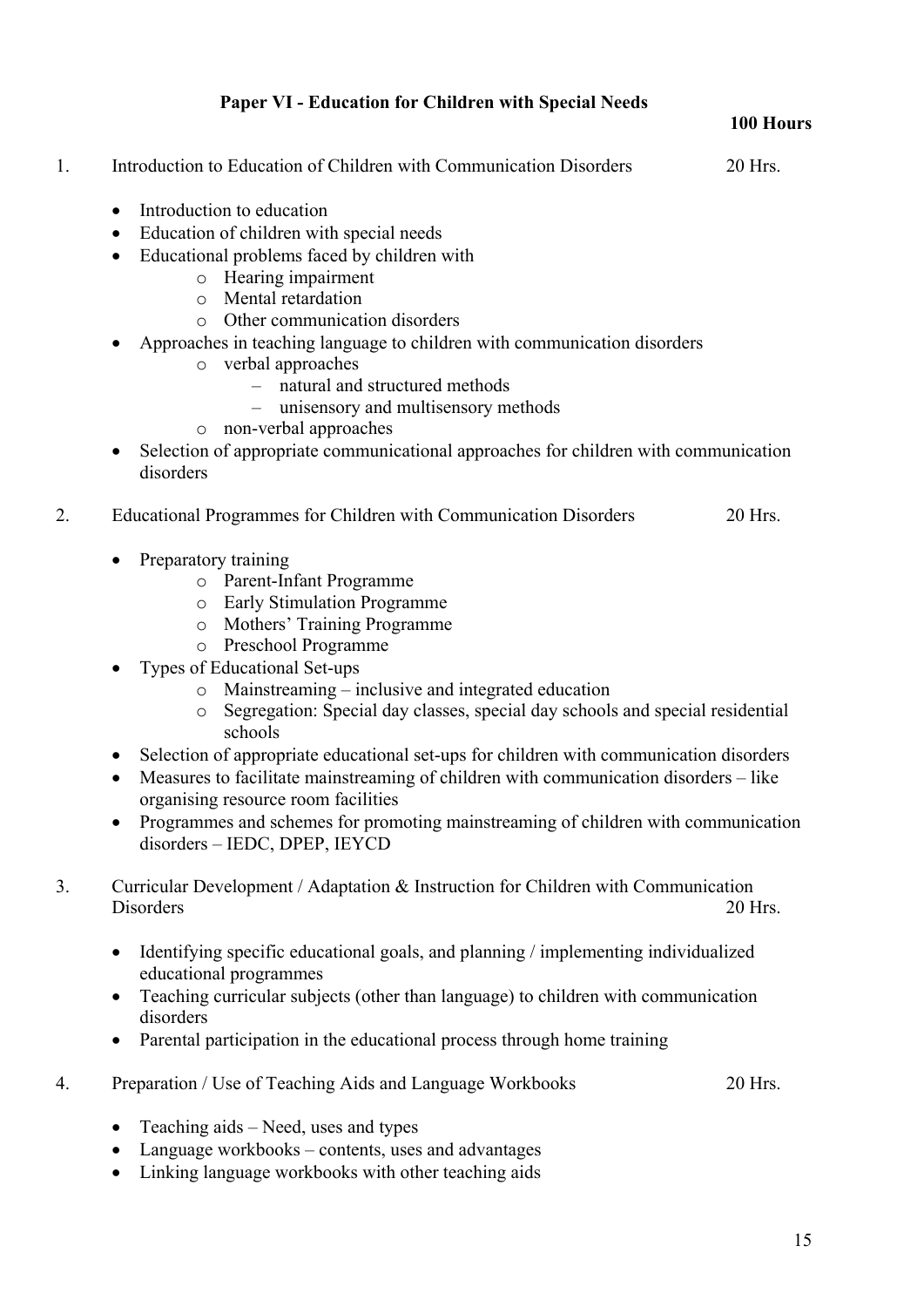5. Role of Speech and Hearing Technicians in Education / Training in Children with Communication Disorders 20 Hrs.

- Role of speech and hearing technicians in different settings
	- o Facilities for children with MR
	- o Facilities for children with HI
	- o Facilities for children with CP
- Role in identifying and guiding them for appropriate vocations

#### **References:**

Yathiraj, A. (2007). *Self-Learning Materials for DHLS: Course V – Education*. Mysore: AIISH.

Lokananda Reddy, G., Ramar, R. & Kusuma, A. (2004). *Hearing Impairment: An Educational Consideration*. New Delhi: Discovery Publishing House.

Pincus, A. R. H. (2005). 'Teaching Tips: What's a Teacher To Do? Navigating the Worksheet Curriculum'. *Reading Teacher, 59(1)*, 75-79.

Stewart, D. A. and Kluwin, T. N. (2001). *Teaching Deaf and Hard of Hearing Students: Content and Strategies and Curriculum*. Boston: Allyn and Bacon.

Rehabilitation Council of India (2006). *Diploma in Special Education (Hearing Impairment) Manuals*. Delhi: Kanishka Publishers.

MPBOU ( ). *Self-Instruction Materials for B.Ed.(HI) Course*. Bhopal: MP Bhoj Open University.

Subba Rao, T. A. (1992). *Manual on Developing Communication Skills.* Secunderabad: NIMH.

Subba Rao, T. A. (2003). *Utility Guide to Parents on Training in Communication Skills*. Secunderabad: NIMH.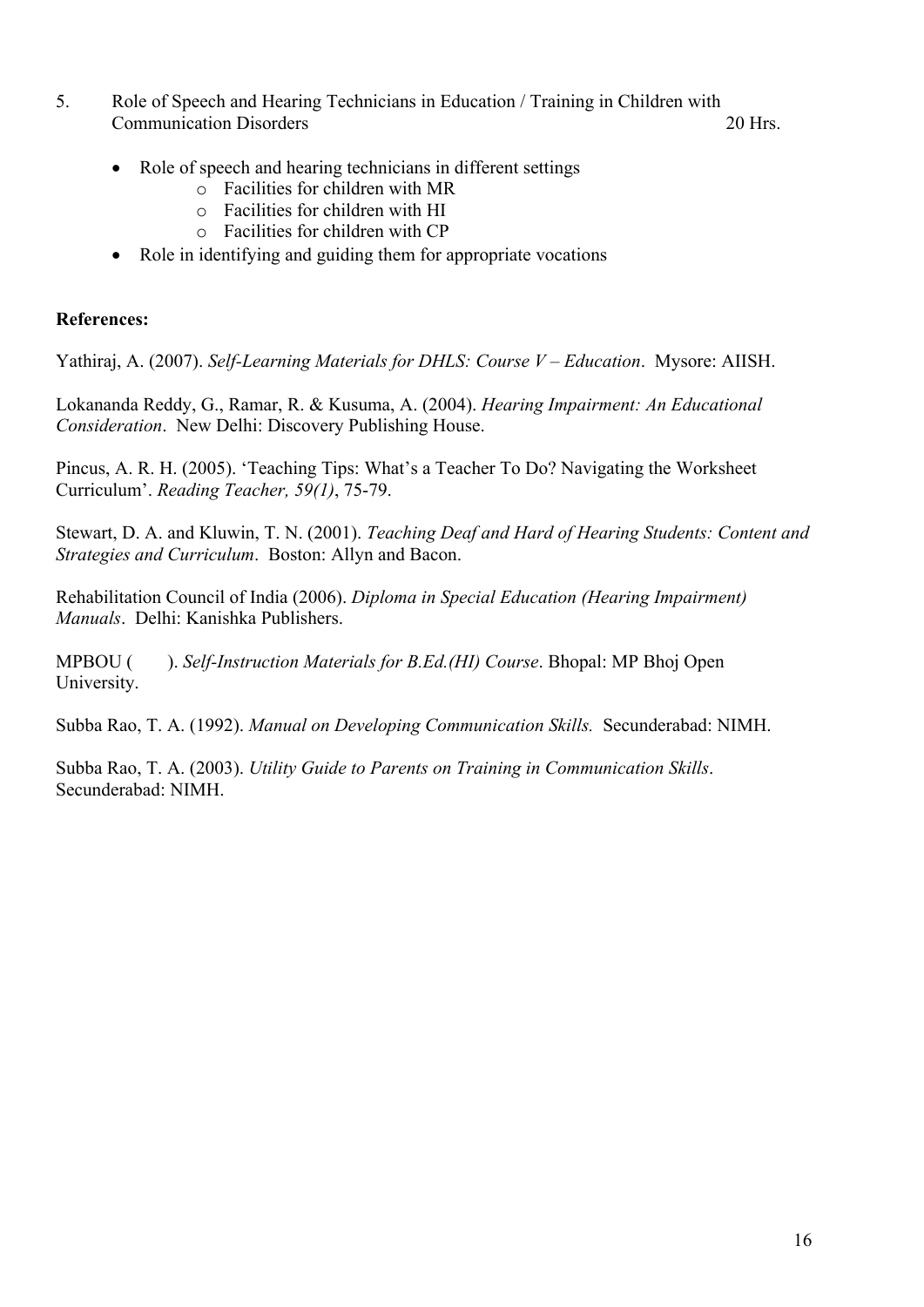### **PRACTICUM**

### **Audiology**

#### FIRST TERM

- 1. Demonstrating parts and functions of Pure tone audiometer and its controls. Familiarizing in handling different audiometers. Familiarizing hand held auditory screeners and screening procedures.
- 2. Step wise demonstration of Pure tone audiometric procedure and practice to students.
	- a. Examination of ear for wax, foreign body and material.
	- b. Testing normal ears under supervision
	- c. Clinical practicum under supervision
	- d. Reviewing already taken audiograms and interpreting them.
	- e. Audiograms of 6 adult cases of different types of hearing loss. To maintain records of the same and submit it at the end of the second term. Each student should obtain records for different cases.
- 3. Methods of testing children Behaviour observation and Conditioning for Audiometry
- 4. Biological calibration of audiometer.
- 5. Informal testing methods under supervision. Type of responses. How to look for their reliability?
- 6. To maintain record from case history to audiogram for six children and submit it by the end of second term. Each student should have independent case reports.
- 7. Hearing Aids:

Identification of different types of:

- (a) Hearing aids
- (b) Different parts of a hearing aid, fault finding and minor repair
- (c) Group hearing aids & their parts
- (d) Assembling group hearing aids.
- 8. Ear moulds:
	- a.Observation of impression taking
	- b. Impression taking on normal ears
	- c. Plaster casting with and without flask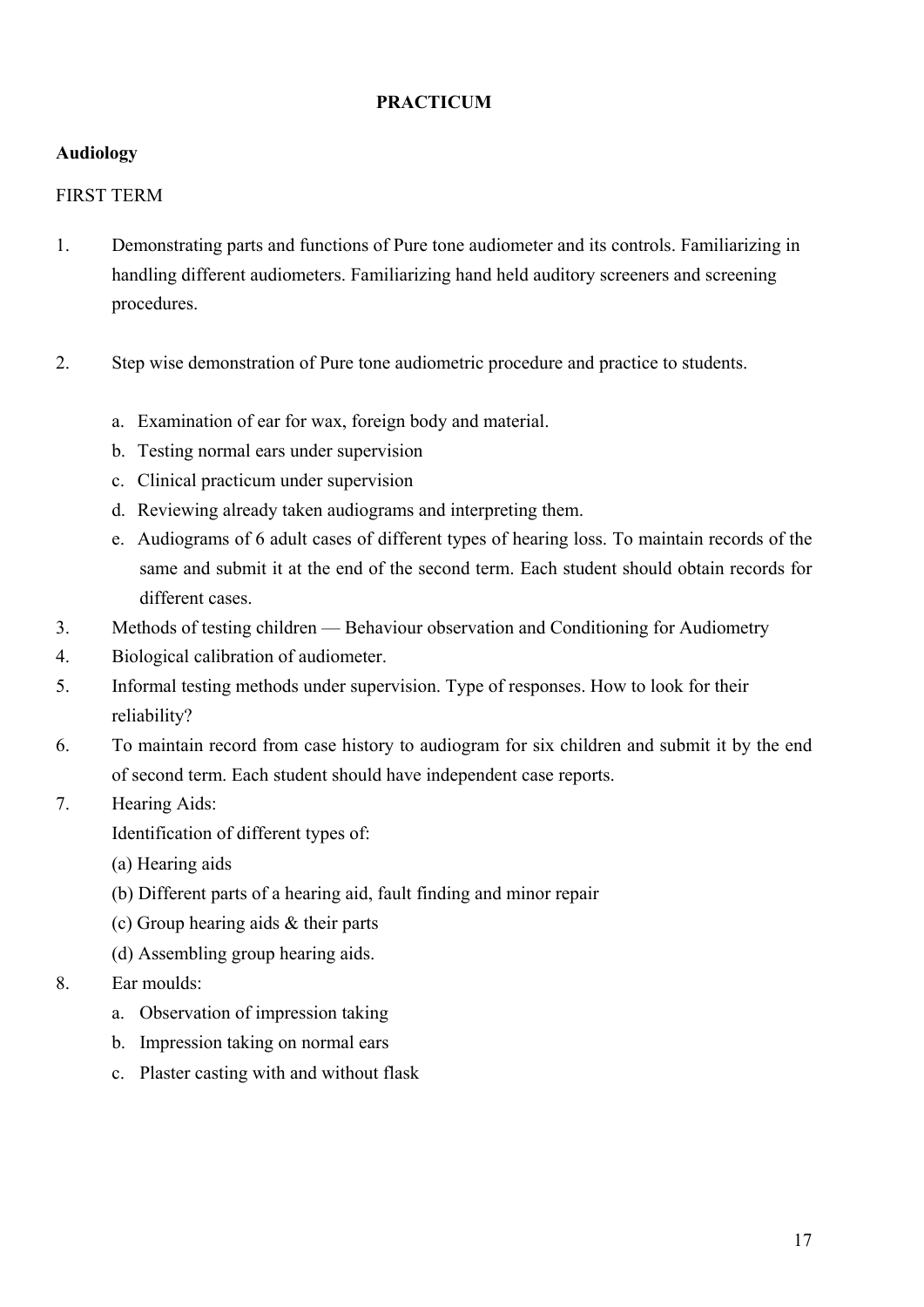#### SECOND TERM

- 1. To continue minor repairs of hearing aid.
- 2. To learn making of custom made full moulds under supervision and later continue to learn to take impression & make moulds for children independently. To make six pairs of mould, three pairs for adults and three pairs far children. Produce it for clinical valuation at the end of term.
- 3. Hearing aid trial and selection for adults and children. Maintain records of six clients, three children and three adults.
- 4. To maintain the following records with special relevance to rural set up:
	- a) Complete record of history of clients tested to hearing aid selection for both adults (3 clients) and children (3 clients) and follow up requirements.
	- b) High risk records and plan for follow up.
	- c) Record of hearing aid repair.
	- d)Record of Ear mould.

#### 5. Counselling

- a. Accepting the hearing problem
- b. Preparing parents for accepting a hearing aid.
- c. Encourage the child to use the hearing aid.
- d. Do's and don'ts of hearing aid use.
- 6. Auditory training:
	- a. Steps in auditory training.
	- b. Conditioning on Audio-visual Stimuli and Auditory Stimuli only.
	- c. Demonstration of group hearing aid and induction loop systems, connecting, dismantling, and trouble shooting and minor repairs of the same.
	- d. Individual auditory/speech trainer.
	- e. Preparing lesson plans with short and long term goals for the same.
	- f. Preparing the students on understanding auditory environment where client lives and selecting auditory stimuli accordingly.
	- g. Creating awareness of selected auditory stimuli
	- h. Providing training on auditory discrimination.
	- i. Help in developing auditory identification and closure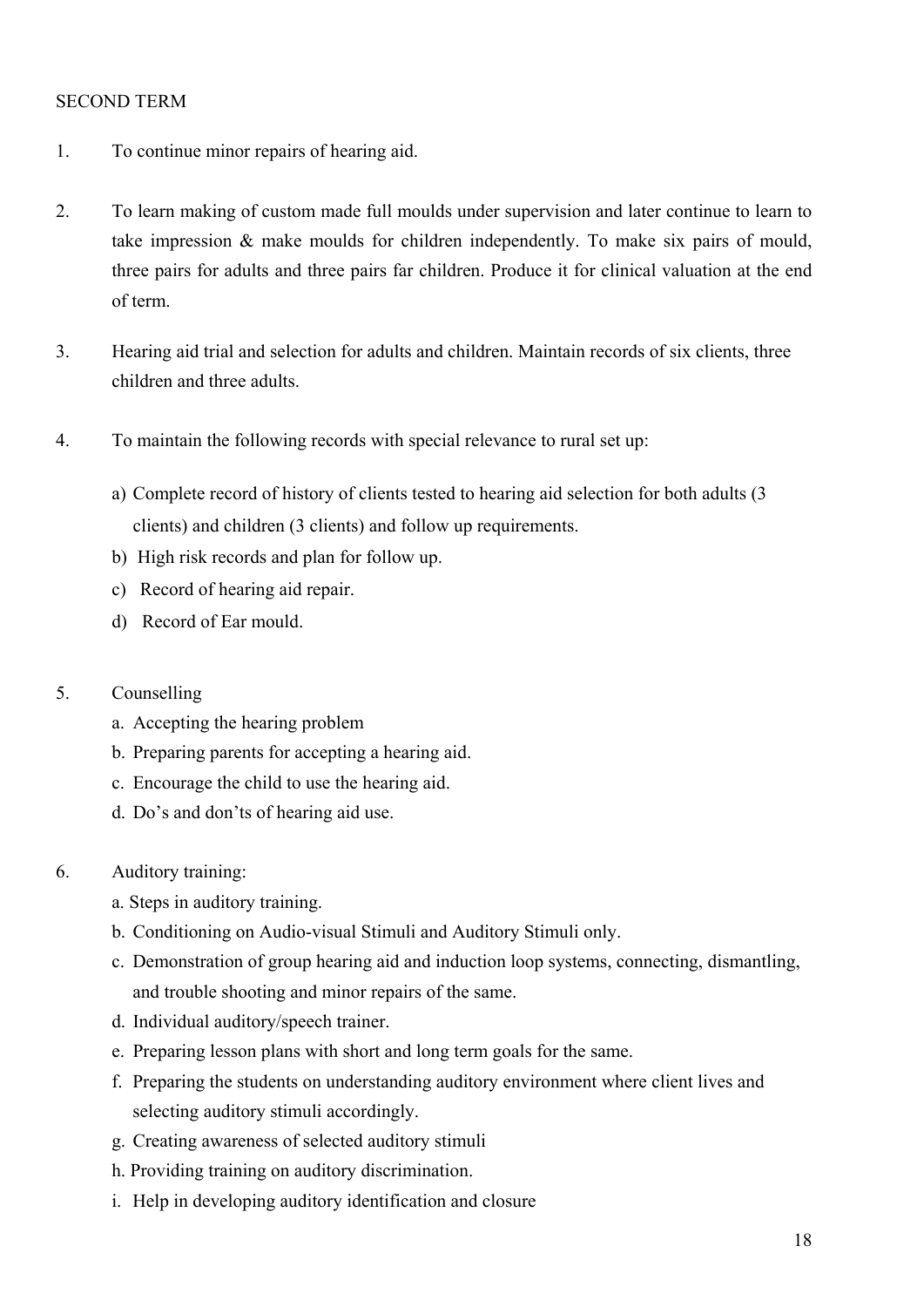- j. Strategies for assessing improvement.
- k. Report writing and referral.

#### **Speech and Language Pathology**

#### FIRST TERM

- 1. (a) Observation of case history general and specific to speech and language disorders.
	- (b) Observation of Speech and Language evaluation.
	- (c) Observation of Therapy Programs
	- (d) Recording observation
- 2. (a) Demonstration with recordings : normal aspects of pitch, loudness, normal and abnormal voice quality.
	- (b) Demonstration: Place and manner of articulation
	- (c) Demonstration using recorded tapes, rhythm, rate intonation in speech.
- 3. (a) Familiarity with speech samples of various speech disorders.
	- (b) Practice in identifying different speech disorders from recorded samples and cases.
- 4. Appraisal of :
	- i. Voice
	- ii. Articulation
	- iii. Fluency
	- iv. Intelligibility
	- v. Language
	- vi. Suprasegmentals
- 5. Report writing and writing of referral notes to other professionals.
- 6. Demonstration of therapeutic procedure with:
	- i. Hearing impairment
	- ii. Delayed Speech and Language
	- iii. Voice Disorders
	- iv. Articulation
	- v. Language related disorders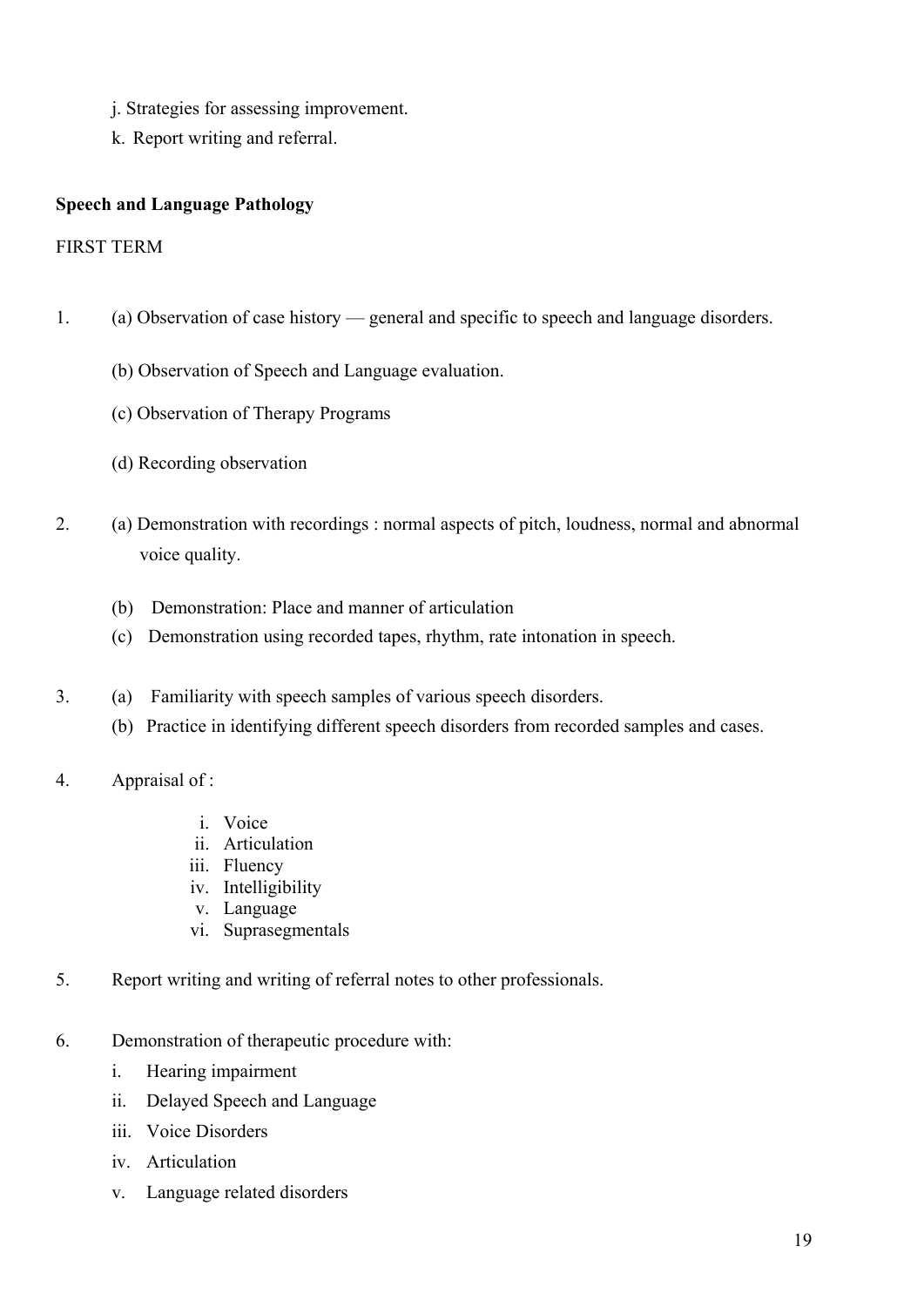vi. Fluency Disorders.

#### SECOND TERM

- 1. Therapy for cases with speech and language disorders: voice disorders and articulation disorders, with special emphasis on hearing impairment, mental retardation and cerebral palsy, fluency disorders
- 2. Scheduling of therapy sessions. Selection and preparation of appropriate materials and activities.
- 3. Organizing parent guidance/counselling programs.
- 4. Suggesting appropriate activities for home training programmes.
- 5. Visits to different speech & hearing centres/special schools.
- 6. At the end of the first term, students are required to submit the speech and language evaluations of two cases.
- 7. At the end of the second term, they should submit therapy reports of two cases assigned to them along with material developed.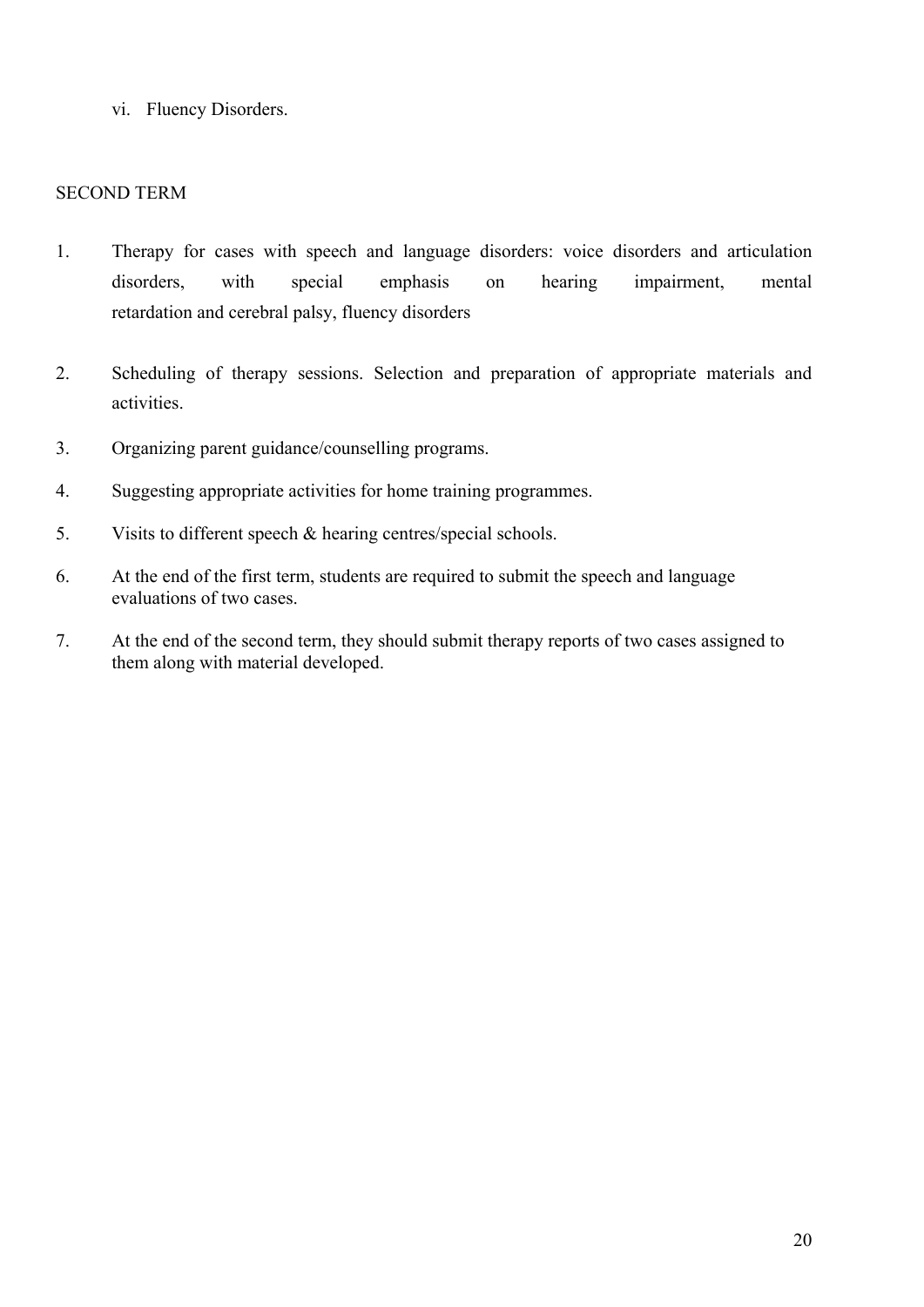### **PSYCHOLOGY** FIRST TERM

- 1. Case history taking in the clinic and evaluation with the aid of developmental schedules.
- 2. Observing and eliciting behaviour with the use of developmental schedules**.**
- 3. Understanding psychological evaluation reports that are sent to them for certain cases requiring follow up services.
- 4*.* Self-help skills and how it can be developed in the child.
- 5. Selection of play activities/material appropriate to age.

### SECOND TERM

- 1. Planning activities and guiding parents with minor behaviour problems under supervision.
- 2. Counselling and guidance to the parents and the patients whenever necessary.
- 3. Report writing.
- 4. Importance of making referrals and how to make a referral.
- 5 . Submission of one complete case report.